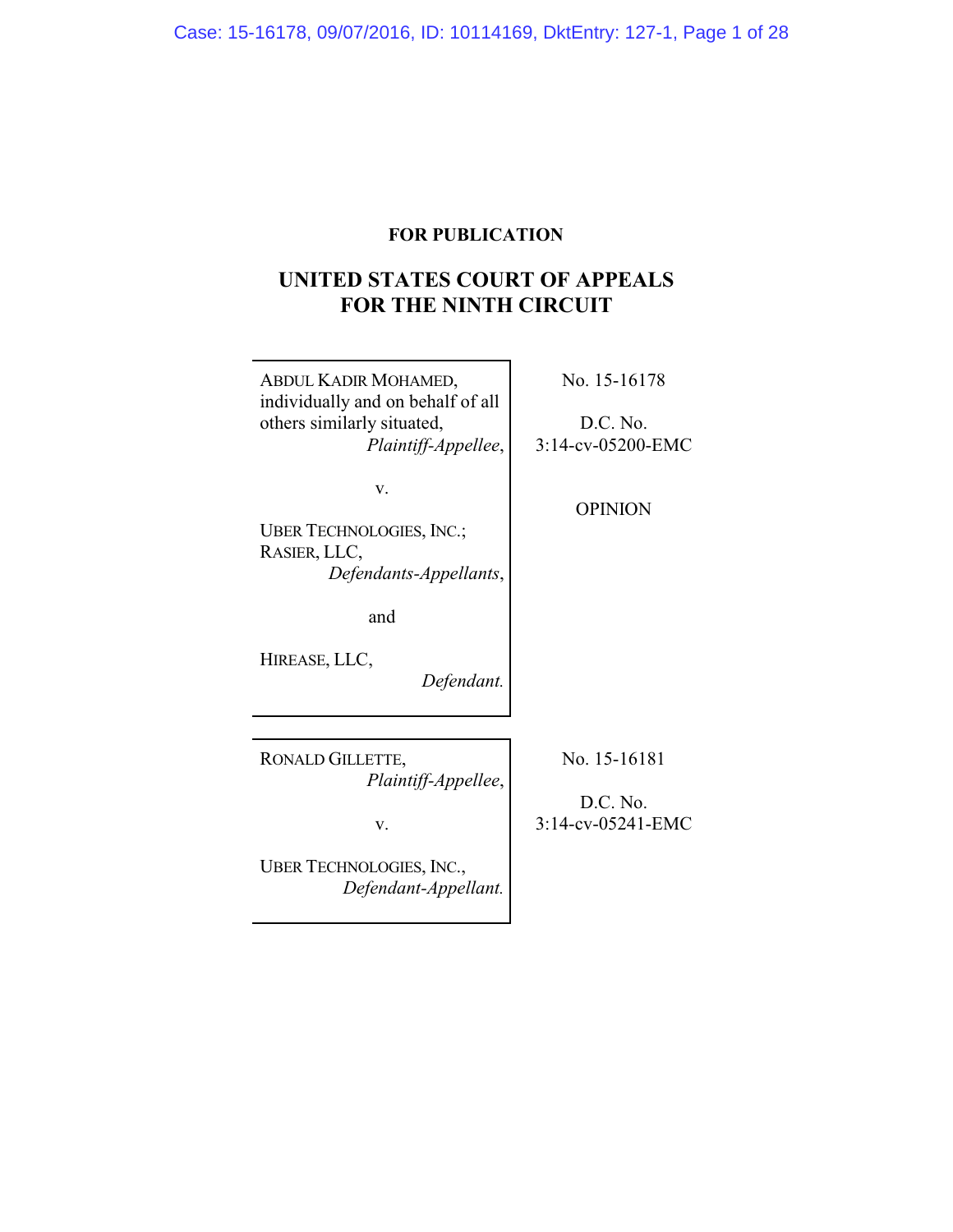ABDUL KADIR MOHAMED, individually and on behalf of all others similarly situated, *Plaintiff-Appellee*, v. UBER TECHNOLOGIES, INC.; RASIER, LLC, *Defendants*, and HIREASE, LLC, *Defendant-Appellant.* No. 15-16250 D.C. No. 3:14-cv-05200-EMC

> Appeal from the United States District Court for the Northern District of California Edward M. Chen, District Judge, Presiding

Argued and Submitted June 16, 2016 San Francisco, California

Filed September 7, 2016

Before: Richard C. Tallman, Richard R. Clifton, and Sandra S. Ikuta, Circuit Judges.

Opinion by Judge Clifton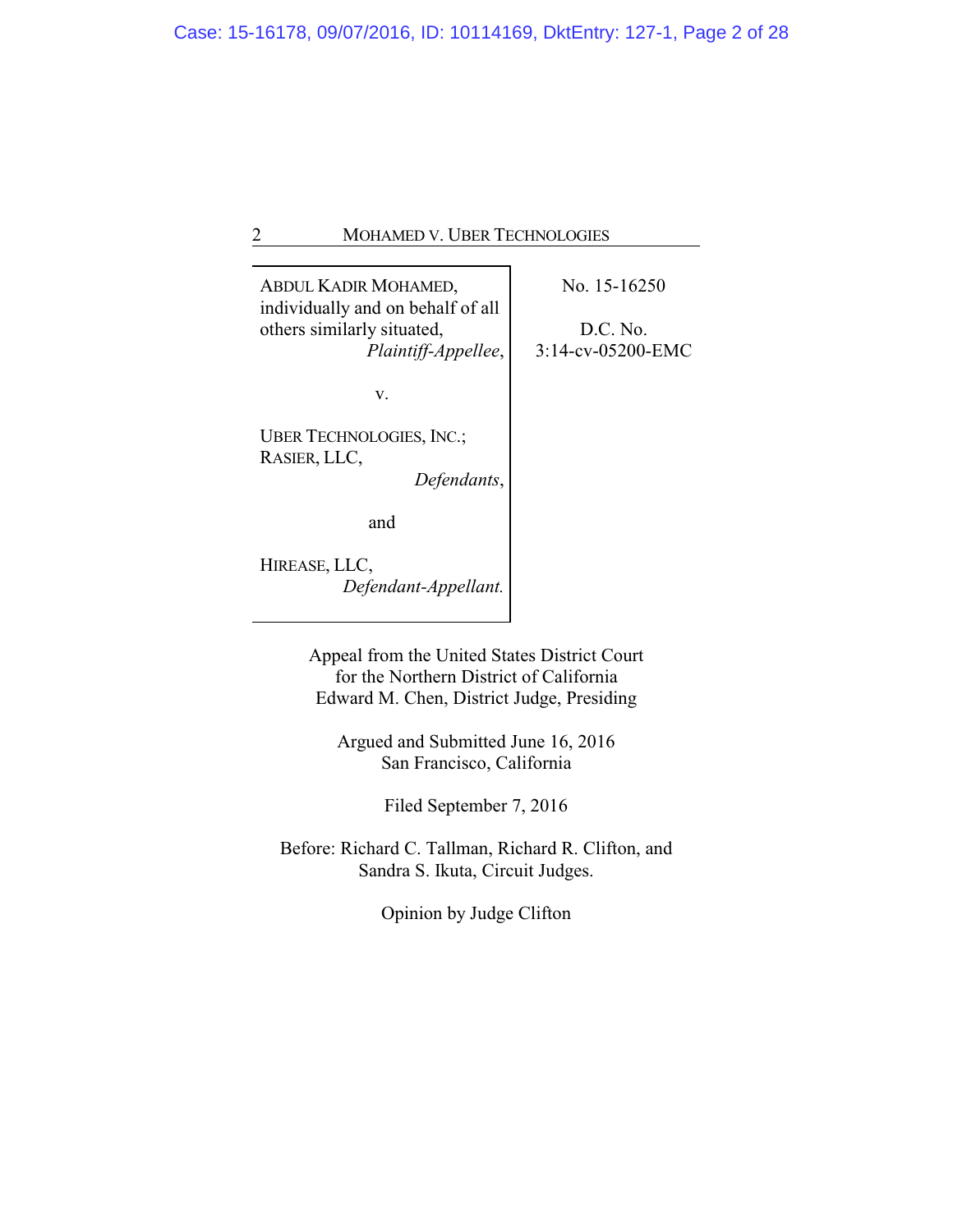# **SUMMARY\***

# **Arbitration / California Private Attorney General Act**

The panel affirmed in part and reversed in part the district court's orders denying Uber Technologies, Inc.'s motion to compel arbitration in actions brought by two former Uber drivers, Abdul Mohamed and Ronald Gillette, on behalf of themselves and a proposed class of drivers, and remanded for further proceedings.

The district court denied Uber's motion to compel arbitration of the plaintiffs' claims.

The panel held that the district court erred in assuming the authority to decide whether the parties' arbitration agreements were enforceable. The panel further held that the question of arbitrability as to all but Gillette's California Private AttorneyGeneral Act ("PAGA") claim was delegated to the arbitrator. The panel also held that under the terms of the agreement Gillette signed, the PAGA waiver should be severed from the arbitration agreement and Gillette's PAGA claim may proceed in court on a representative basis. The panel also held that all of plaintiffs' remaining arguments, including both Mohamad's challenge to the PAGA waiver in the agreement he signed and the challenge by both plaintiffs to the validity of the arbitration agreement itself, were subject to resolution via arbitration.

**<sup>\*</sup>** This summary constitutes no part of the opinion of the court. It has been prepared by court staff for the convenience of the reader.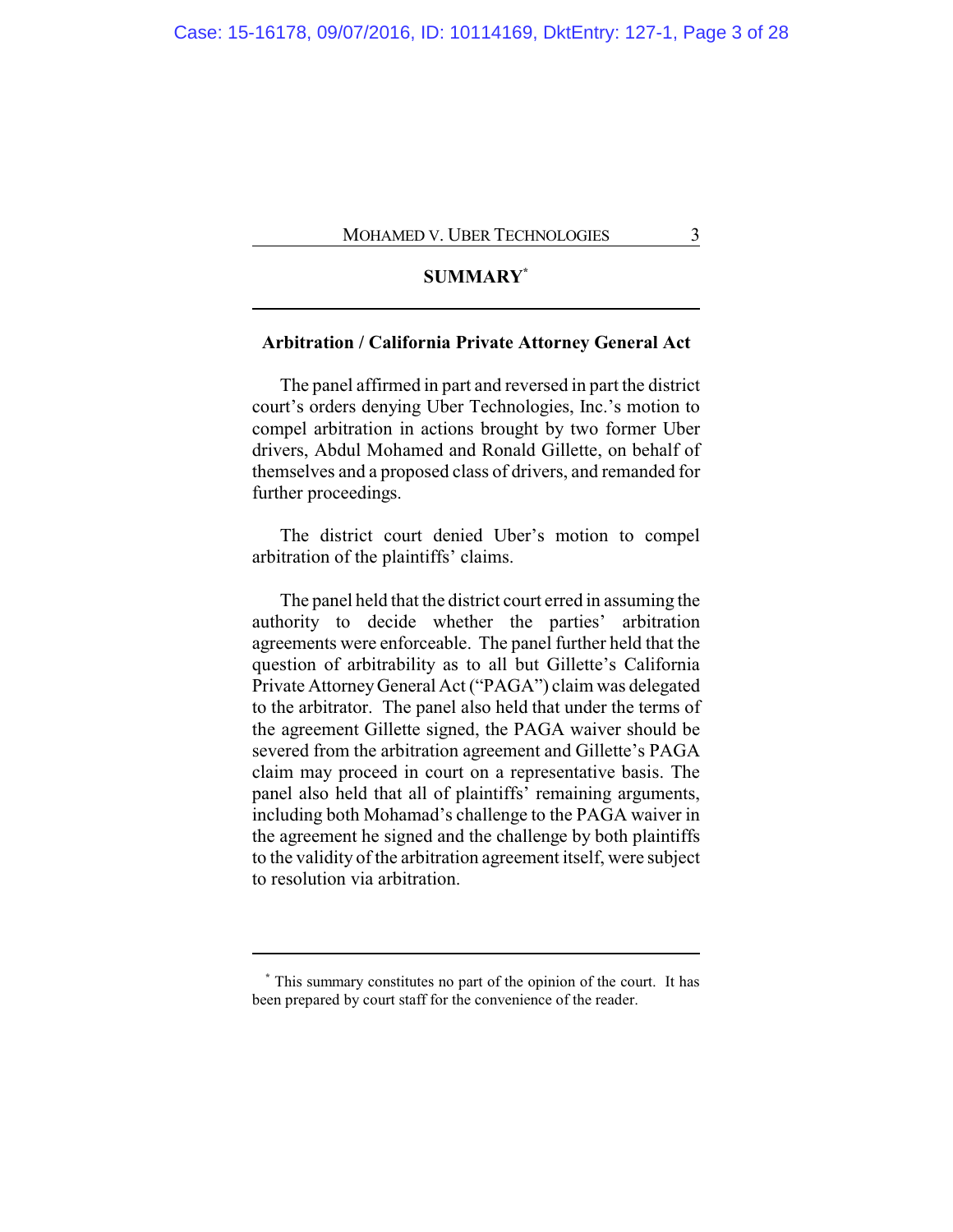The panel affirmed the district court's order denying the motion to compel arbitration filed by Hirease, LLC, an independent background-check company that Mohamed named in his complaint alongside Uber. The panel held that Hirease was not entitled to compel arbitration as Uber's agent.

# **COUNSEL**

Theodore Boutrous, Jr. (argued) and Theane D. Evangelis, Gibson, Dunn & Crutcher LLP, Los Angeles, California; Joshua S. Lipshutz and Kevin J. Ring-Dowell, Gibson, Dunn & Crutcher LLP, San Francisco, California; Rod M. Fliegel, Littler Mendelson P.C., San Francisco, California; Andrew M. Spurchise, Littler Mendelson P.C., New York, New York; for Defendants-Appellants Uber Technologies, Inc. and Rasier, LLC.

Pamela Devata (argued) and Nicholas R. Clements, Seyfarth Shaw LLP, San Francisco, California; Timothy L. Hix, Seyfarth Shaw LLP, Los Angeles, California; for Defendant-Appellant Hirease, LLC.

Laura Ho (argued), Andrew P. Lee, and William Jhaveri-Weeks, Goldstein Borgen Dardarian & Ho, Oakland, California; Robert Ahdoot, Tina Wolfson, and Theodore Maya, Ahdoot & Wolfson, PC, West Hollywood, California; Meredith Desautels and Dana Isaac Quinn, Lawyers' Committee for Civil Rights of the San Francisco Bay Area, San Francisco, California; Monique Olivier, Duckworth Peters Lebowitz Olivier LLP, San Francisco, California; for Plaintiffs-Appellees.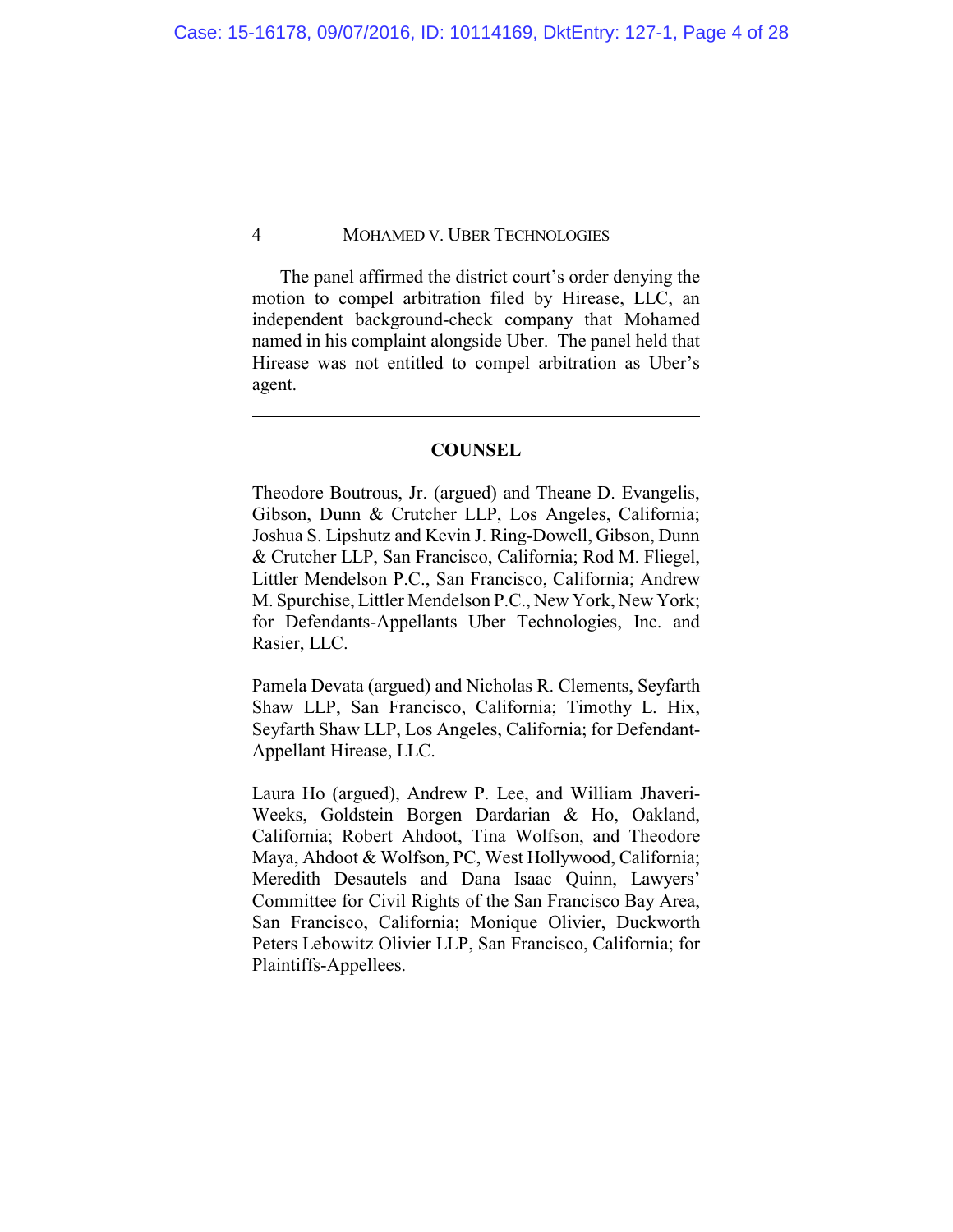Kevin Ranlett, Archis A. Parasharami, Evan M. Tager, and Andrew J. Pincus, Mayer Brown LLP, Washington, D.C.; Warren Postman and Kate Comerford Todd, U.S. Chamber Litigation Center, Inc., Washington, D.C.; for Amicus Curiae Chamber of Commerce of the United States.

Matthew C. Koski, National Employment Lawyers Association, Oakland, California; David H. Seligman, Towards Justice, Denver, Colorado; Jahan C. Sagafi, Outten & Golden LLP, San Francisco, California; for Amici Curiae National Employment Law Project, National Employment Lawyers Association, National Association of Consumer Advocates, and Towards Justice.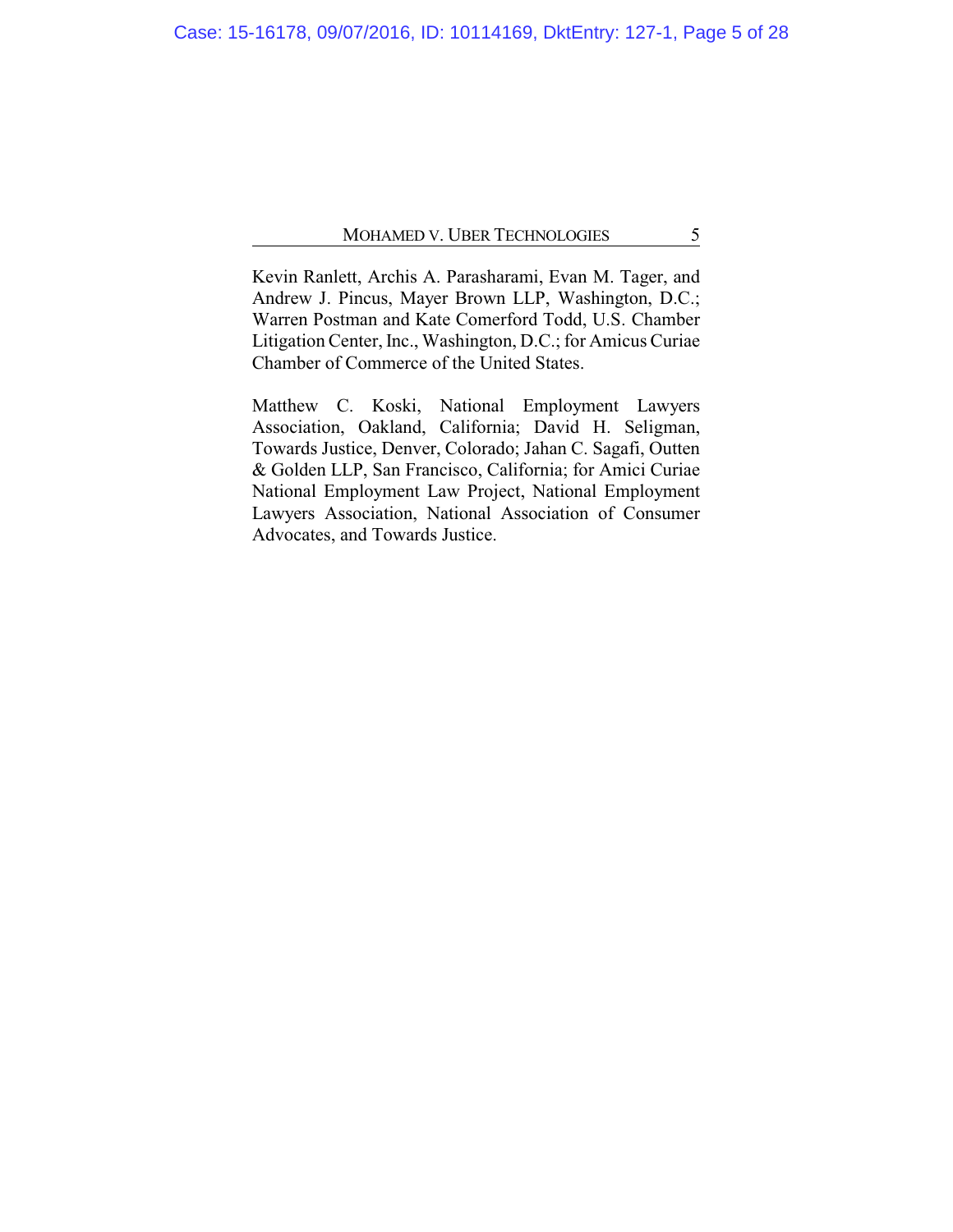#### **OPINION**

#### CLIFTON, Circuit Judge:

Plaintiff-Appellees Abdul Mohamed and Ronald Gillette, former Uber drivers, filed an action in district court alleging on behalf of themselves and a proposed class of other drivers that Defendants Uber Technologies, Inc., Rasier, LLC, and Hirease, LLC, violated the Fair Credit Reporting Act (FCRA) and various state statutes. Gillette has also brought a representative claim against Uber under California's Private Attorneys General Act of 2004 (PAGA) alleging that he was misclassified as an independent contractor rather than an employee. The district court denied Uber's motion to compel arbitration of the claims. *Mohamed v. Uber Technologies*, 109 F. Supp. 3d 1185 (N.D. Cal. 2015). Uber argues on appeal (1) that the district court erroneously considered whether the arbitration provisions were enforceable when that question was clearly delegated to an arbitrator, and (2) that even if the district court properly considered arbitrability, it erred in concluding that the arbitration provisions were invalid and in declining to compel arbitration.

We conclude that the district court erred at the first step and improperly assumed the authority to decide whether the arbitration agreements were enforceable. The question of arbitrability as to all but Gillette's PAGA claims was delegated to the arbitrator. Under the terms of the agreement Gillette signed, the PAGA waiver should be severed from the arbitration agreement and Gillette's PAGA claims may proceed in court on a representative basis. All of Plaintiffs' remaining arguments, including both Mohamed's challenge to the PAGA waiver in the agreement he signed and the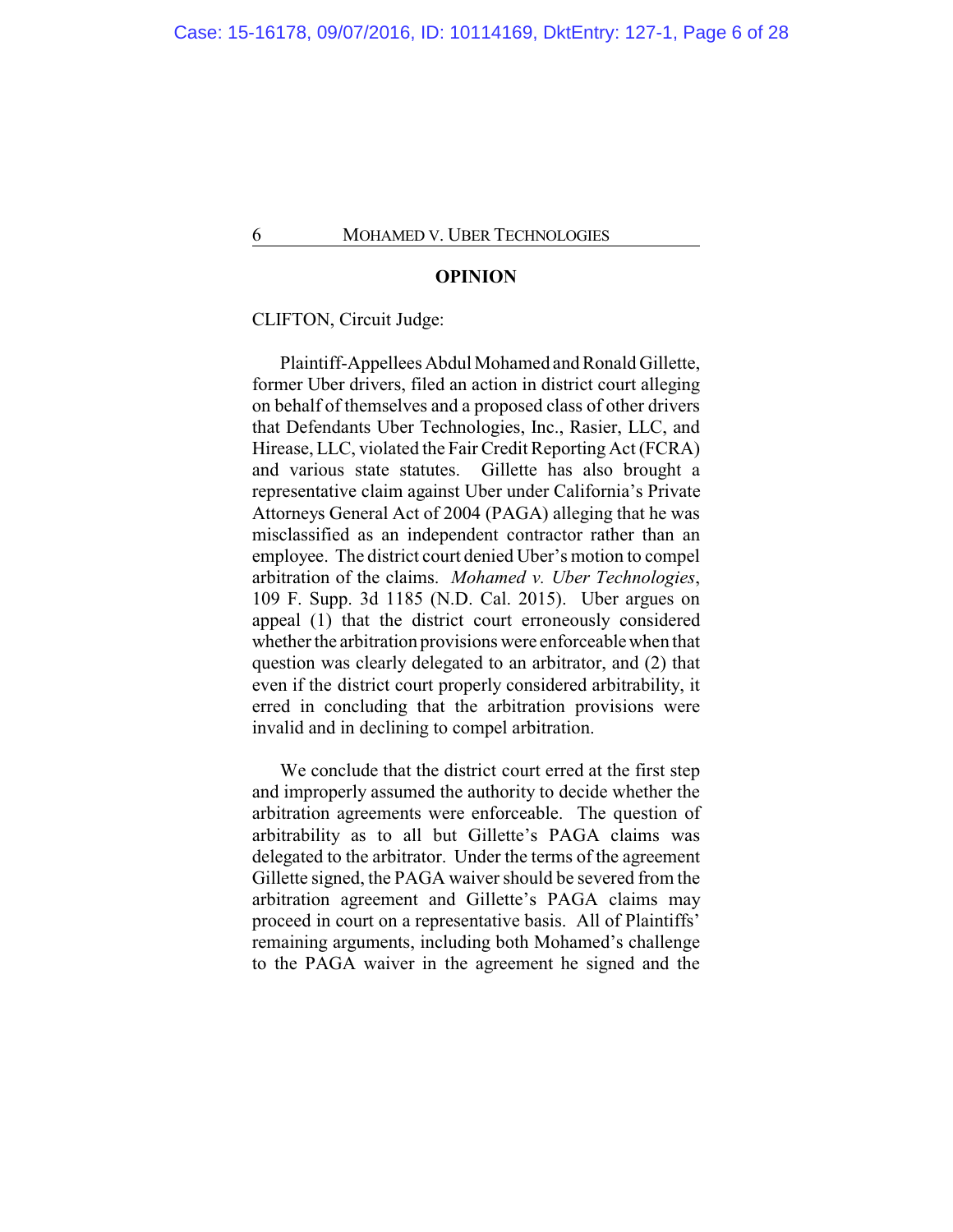challenge by both Plaintiffs to the validity of the arbitration agreement itself, are subject to resolution via arbitration.

# **I. Background**

Plaintiff Abdul Mohamed began driving for Uber's black car service in Boston in 2012, and for UberX**<sup>1</sup>** around October 2014. Like all Uber drivers, Mohamed used a smartphone to access the Uber application while driving, which enabled him to pick up customers.

In late July 2013, Mohamed was required to agree to two new contracts with Uber (the "Software License and Online Services Agreement" and the "Driver Addendum"; jointly, the "2013 Agreement") before he was allowed to sign in to the application. The 2013 Agreement provided that it was governed by California law. It included an arbitration provision requiring Uber drivers to submit to arbitration to resolve most disputes with the company. It also included a provision requiring drivers to waive their right to bring disputes as a class action, a collective action, or a private attorney general representative action. Drivers could opt out of arbitration by delivering notice of their intent to opt out to Uber within 30 days either in person or by overnight delivery service. Mohamed accepted the agreements and did not opt out.

Nearly a year later, in June 2014, Uber released an updated version of the Software License and Online Services

**<sup>1</sup>** An Uber black car is a commercially registered livery car that passengers can access using the Uber smartphone application. UberX is a lower-cost alternative in which drivers use their own cars to pick up passengers via the app.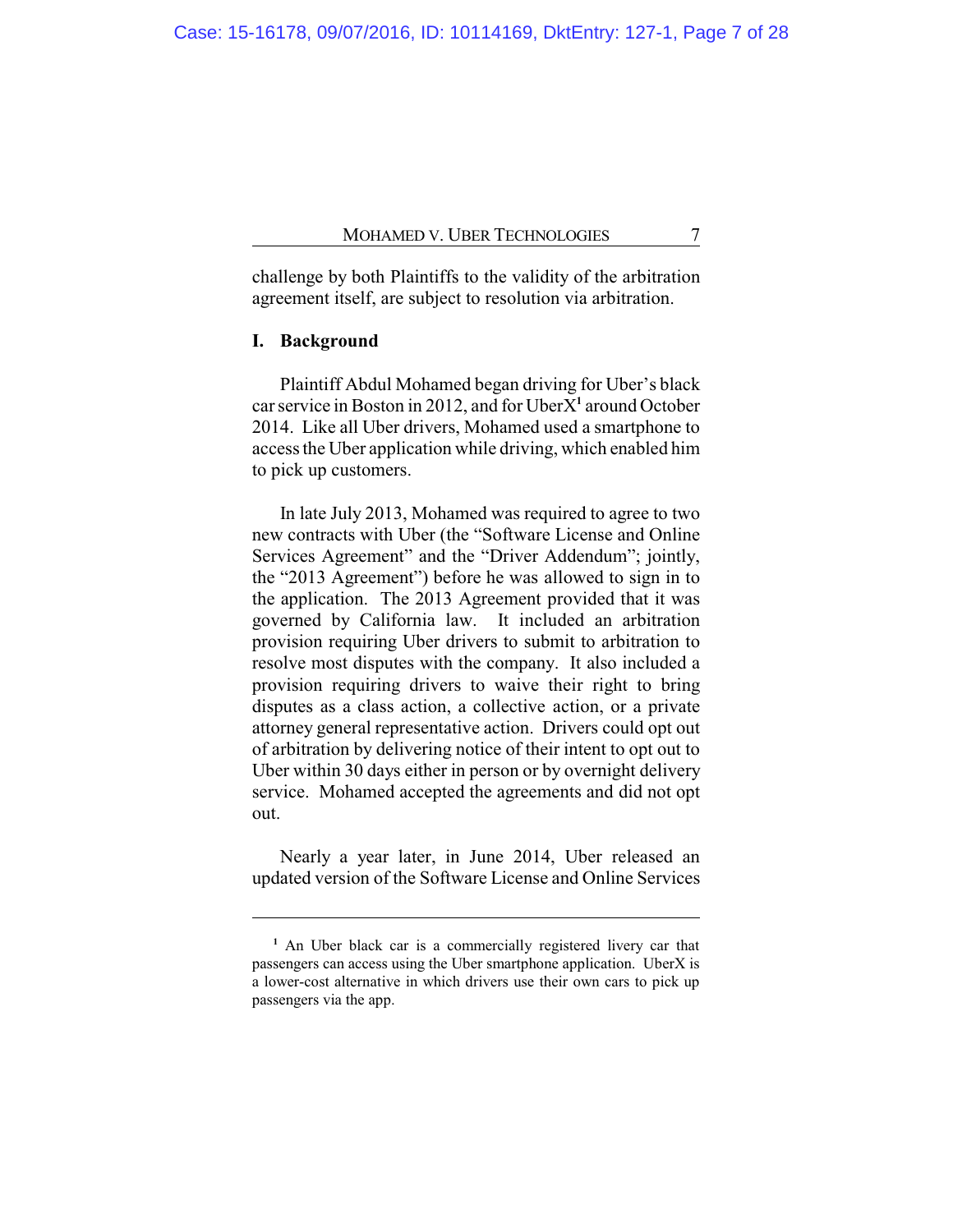Agreement and the Driver Addendum (jointly, the "2014 Agreement"). The 2014 Agreement also provided that it was governed by California law. It included an updated arbitration provision with an easier opt-out procedure that enabled drivers to opt out via e-mail as well as in person or by delivery service. It also included a provision requiring all disputes with the company "to be resolved only by an arbitrator through final and binding arbitration on an individual basis only, and not by way of court or jury trial, or by way of class, collective, or representative action." Mohamed accepted these agreements and did not opt out. In early October 2014, Mohamed accepted a similar agreement with Rasier, a wholly owned subsidiary of Uber ("Rasier Software Sublicense & Online Services Agreement" (Rasier Agreement)).**<sup>2</sup>**

In late October 2014, shortly after he began driving for UberX, Mohamed's access to the app was cut off due to negative information on his consumer credit report, effectively terminating his ability to drive for Uber.

Plaintiff-Appellant Ronald Gillette began driving for Uber in the San Francisco Bay Area in March 2013. Like Mohamed, he was required to agree to the 2013 Agreement before signing into the Uber application in late July 2013. Also like Mohamed, he did not opt out. In April 2014, Gillette's access to the app was cut off because of negative

**<sup>2</sup>** Except where necessary, this opinion refers to Uber and Rasier collectively as "Uber." The Rasier Agreement contained terms similar to those in the Software License and Online Services Agreement, and neither party has alleged any arguments specific to the Rasier Agreement. Thus, we treat it as part of the 2014 Agreement.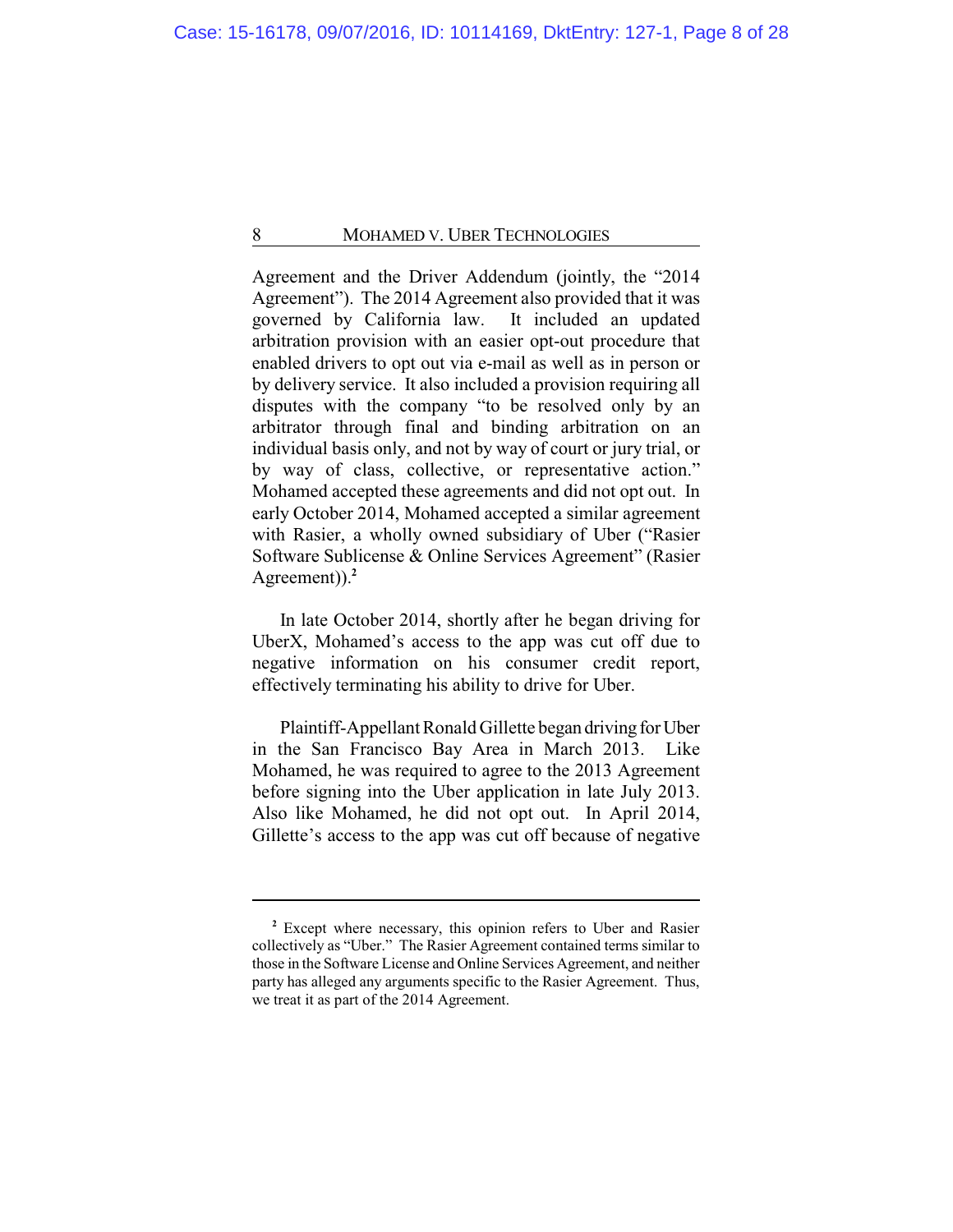information on his consumer credit report. This effectively terminated his relationship with Uber.

On November 24, 2014, Mohamed filed a class action in the Northern District of California against Uber, Rasier, and Hirease, an independent company that conducted background checks. Mohamed alleged that the use of his consumer credit report violated the FCRA, the Massachusetts Consumer Credit Reporting Act (MCCRA), and the California Consumer Credit Reporting Agencies Act (CCRAA). Two days later, on November 26, 2014, Gillette filed a separate lawsuit against Uber, also in the Northern District of California. Gillette alleged that the company's use of his consumer credit report violated the FCRA and the California Investigative Consumer Reporting Agencies Act (ICRAA). He also alleged that Uber had misclassified him and other employees as independent contractors in violation of California's PAGA statute.

Uber moved to compel arbitration in both lawsuits, arguing that Gillette was bound by the arbitration provision in the 2013 Agreement and Mohamed by the arbitration provision in the 2014 Agreement. The district court denied both motions, *Mohamed*, 109 F. Supp. 3d at 1190, and Uber now appeals.

## **II. Discussion**

We review de novo an order denying a motion to compel arbitration. *Oracle Am., Inc. v. Myriad Grp. A.G.*, 724 F.3d 1069, 1072 (9th Cir. 2013).

Both the 2013 and the 2014 Agreements contained provisions that provided, using very similar language, that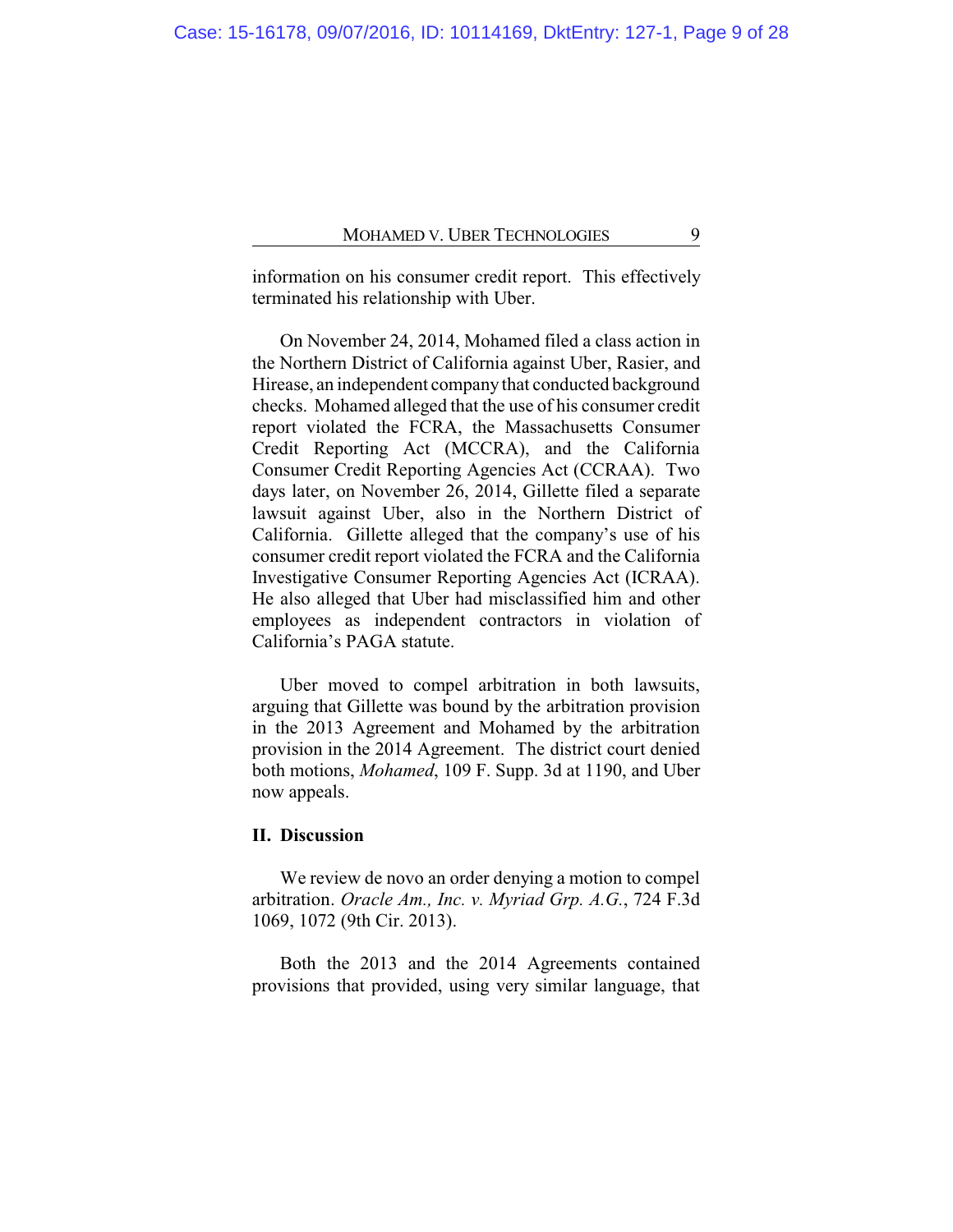disputes would be resolved by arbitration and, further, that any dispute as to arbitrability (with one exception discussed below) would be resolved by the arbitrator. These provisions stated:

> Except as it otherwise provides, this Arbitration Provision is intended to apply to the resolution of disputes that otherwise would be resolved in a court of law or before a forum other than arbitration. This Arbitration Provision requires all such disputes to be resolved only by an arbitrator through final and binding arbitration and not by way of court or jury trial.**<sup>3</sup>**

> Such disputes include without limitation disputes arising out of or relating to interpretation or application of this Arbitration Provision, including the enforceability, revocability or validity of the Arbitration Provision or any portion of the Arbitration Provision.

The 2014 Agreement continued: "All such matters shall be decided by an Arbitrator and not by a court or judge."

Both the 2013 and 2014 Agreements also contained provisions that required drivers to waive the right to bring class, collective, and representative actions (including claims

**<sup>3</sup>** In the 2014 Agreement, this sentence read: "This Arbitration Provision requires all such disputes to be resolved only by an arbitrator through final and binding arbitration on an individual basis only and not by way of court or jury trial, or by way of class, collective, or representative action.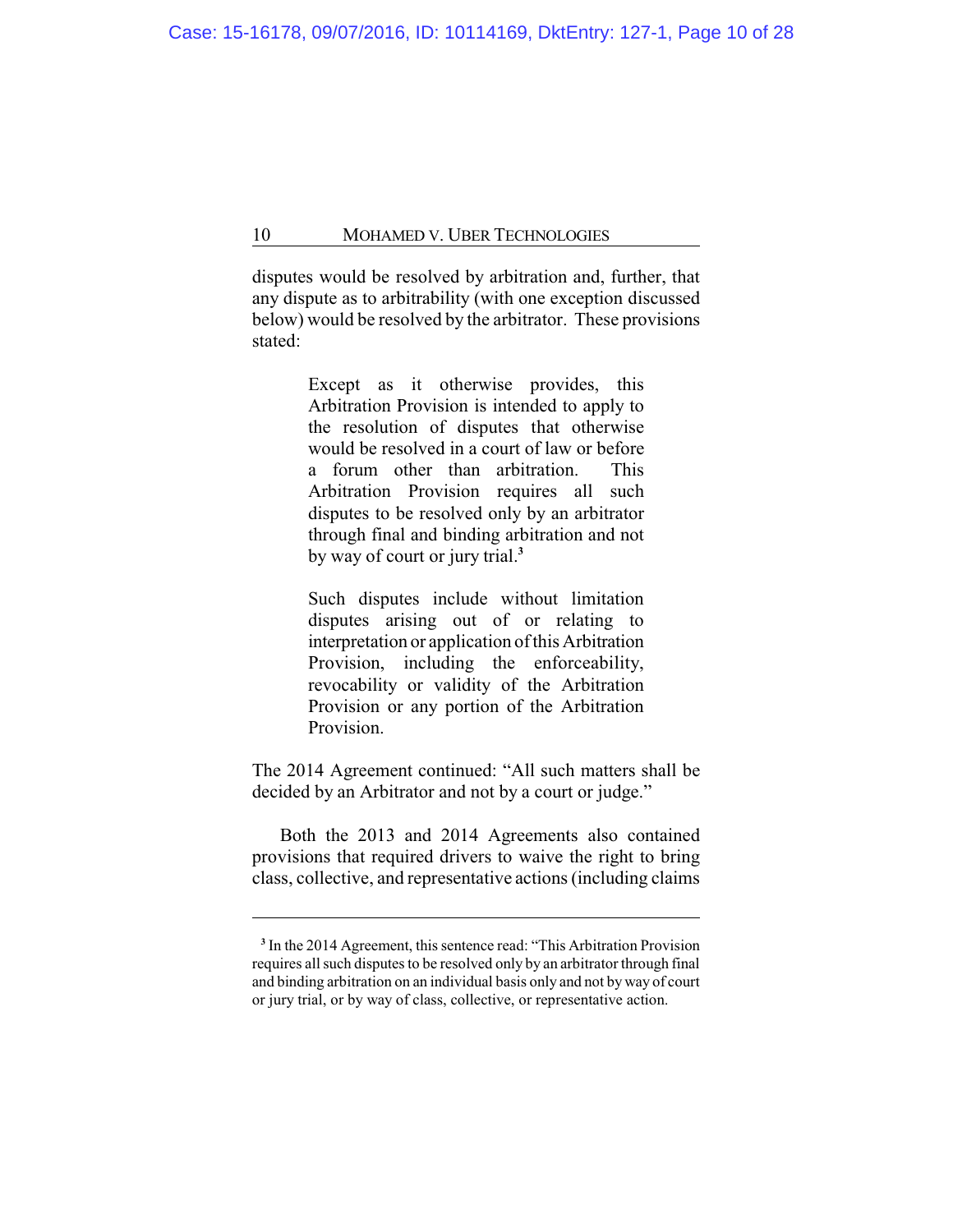under the PAGA statute), either in court or in arbitration. The 2013 Agreement, but not the 2014 Agreement, carved out challenges to these waivers from the general delegation provision: "Notwithstanding any other clause contained in this Agreement, any claim that all or part of the Class Action Waiver, Collective Action Waiver or Private Attorney General Waiver is invalid, unenforceable, unconscionable, void or voidable may be determined only by a court of competent jurisdiction and not by an arbitrator."

The district court concluded that the delegation clauses in both the 2013 and the 2014 Agreements were ineffective because they were not clear and unmistakable. *Mohamed*, 109 F. Supp. 3d at 1198–1204. The court also concluded that even if the delegation clauses were clear and unmistakable, they were unenforceable because they were unconscionable. *Id.* at 1204–16. We disagree. The 2013 Agreement clearly and unmistakably delegated the question of arbitrability to the arbitrator except as pertained to the arbitrability of class action, collective action, and representative claims. The 2014 Agreement clearly and unmistakably delegated the question of arbitrability to the arbitrator under all circumstances. Neither delegation provision was unconscionable. Thus, all of Plaintiffs' challenges to the enforceabilityof the arbitration agreement, save Gillette's challenge to the enforceability of the PAGA waiver in the 2013 Agreement, should have been adjudicated in the first instance by an arbitrator and not in court.

## *A. Delegation of the issue of arbitrability*

"[U]nlike the arbitrability of claims in general, whether the court or the arbitrator decides arbitrability is 'an issue for judicial determination unless the parties *clearly and*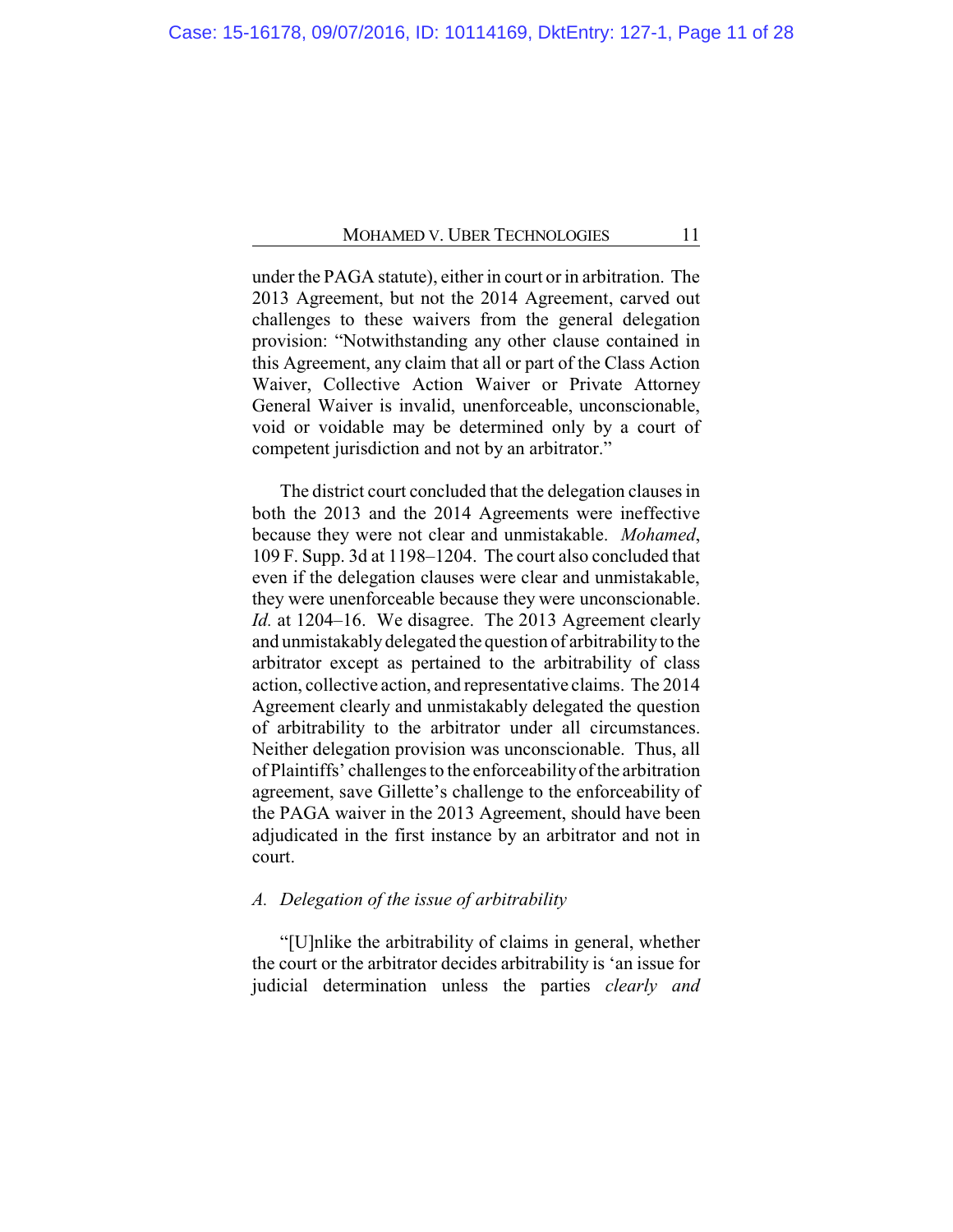*unmistakably provide otherwise.*'" *Oracle Am.*, 724 F.3d at 1072 (quoting *Howsam v. Dean Witter Reynolds, Inc.*, 537 U.S. 79, 83 (2002)). "In other words, there is a presumption that courts will decide which issues are arbitrable; the federal policy in favor of arbitration does not extend to deciding questions of arbitrability." *Id.* Clear and unmistakable evidence of an agreement to arbitrate arbitrability "might include . . . a course of conduct demonstrating assent . . . or . . . an express agreement to do so." *Momot v. Mastro*, 652 F.3d 982, 988 (9th Cir. 2011) (quoting *Rent-A-Ctr., W., Inc. v. Jackson*, 561 U.S. 63, 79–80 (2010) (Stevens, J., dissenting)).

In *Momot*, we held that language "delegating to the arbitrators the authority to determine the validity or application of any of the provisions of the arbitration clause[] constitutes an agreement to arbitrate threshold issues concerning the arbitration agreement." *Id.* (quoting *Rent-A-Ctr.*, 561 U.S. at 68) (internal quotation marks omitted). Here, both the 2013 and the 2014 Agreements delegated to the arbitrators the authority to decide issues relating to the "enforceability, revocability or validity of the Arbitration Provision or any portion of the Arbitration Provision." This language is similar to but more expansive than the language at issue in *Momot*, and thus also "clearly and unmistakably indicates [the parties'] intent for the arbitrators to decide the threshold question of arbitrability." *Id.***<sup>4</sup>**

**<sup>4</sup>** The arbitration agreements may not have clearly and unmistakably delegated to the arbitrator the authority to decide the question of waiver by litigation conduct. *See Martin v. Yasuda*, No. 15-55696, 2016 WL 3924381, at \*5 (9th Cir. July 21, 2016). But that question is not at issue in this litigation.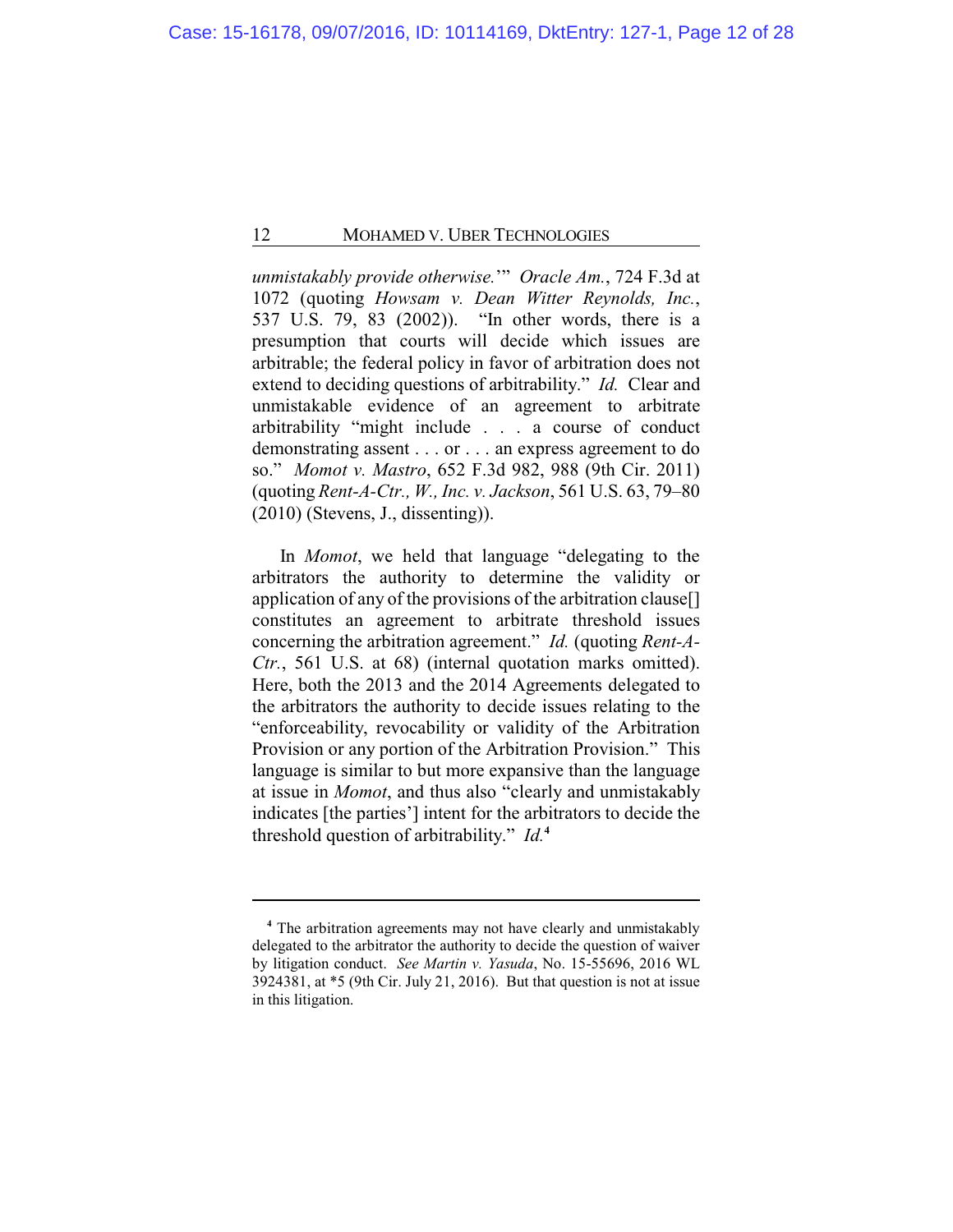The district court determined that the delegation provisions themselves were "unambiguous," but it nonetheless held that they conflicted with venue provisions elsewhere in the 2013 and 2014 Agreements. *Mohamed*, 109 F. Supp. 3d at 1199. Both venue provisions stated that "any disputes, actions, claims, or causes of action arising out of or in connection with this Agreement or the Uber Service or Software shall be subject to the exclusive jurisdiction of the state and federal courts located in the City and County of San Francisco." The district court concluded that the language in the venue provisions granting state or federal courts in San Francisco "exclusive jurisdiction" over "any disputes, actions, claims or causes of action arising out of or in connection with this Agreement" was "inconsistent and in considerable tension with the language of the delegation clauses, which provide[d] that 'without limitation' arbitrability will be decided by an arbitrator." *Id.* at 1201. The court also identified an inconsistency between the "without limitation" language and the carve-out provision in the 2013 Agreement granting courts jurisdiction over challenges to the PAGA waiver. *Id.* at 1201–02.

These conflicts are artificial. The clause describing the scope of the arbitration provision was prefaced with "[e]xcept as it otherwise provides," which eliminated the inconsistency between the general delegation provision and the specific carve-out in the 2013 Agreement. As for the venue provision, the California Court of Appeal has observed that "[n]o matter how broad the arbitration clause, it may be necessary to file an action in court to enforce an arbitration agreement, or to obtain a judgment enforcing an arbitration award, and the parties may need to invoke the jurisdiction of a court to obtain other remedies." *Dream Theater, Inc. v. Dream Theater*, 21 Cal. Rptr. 3d 322, 328 (Cal. Ct. App. 2004), *as*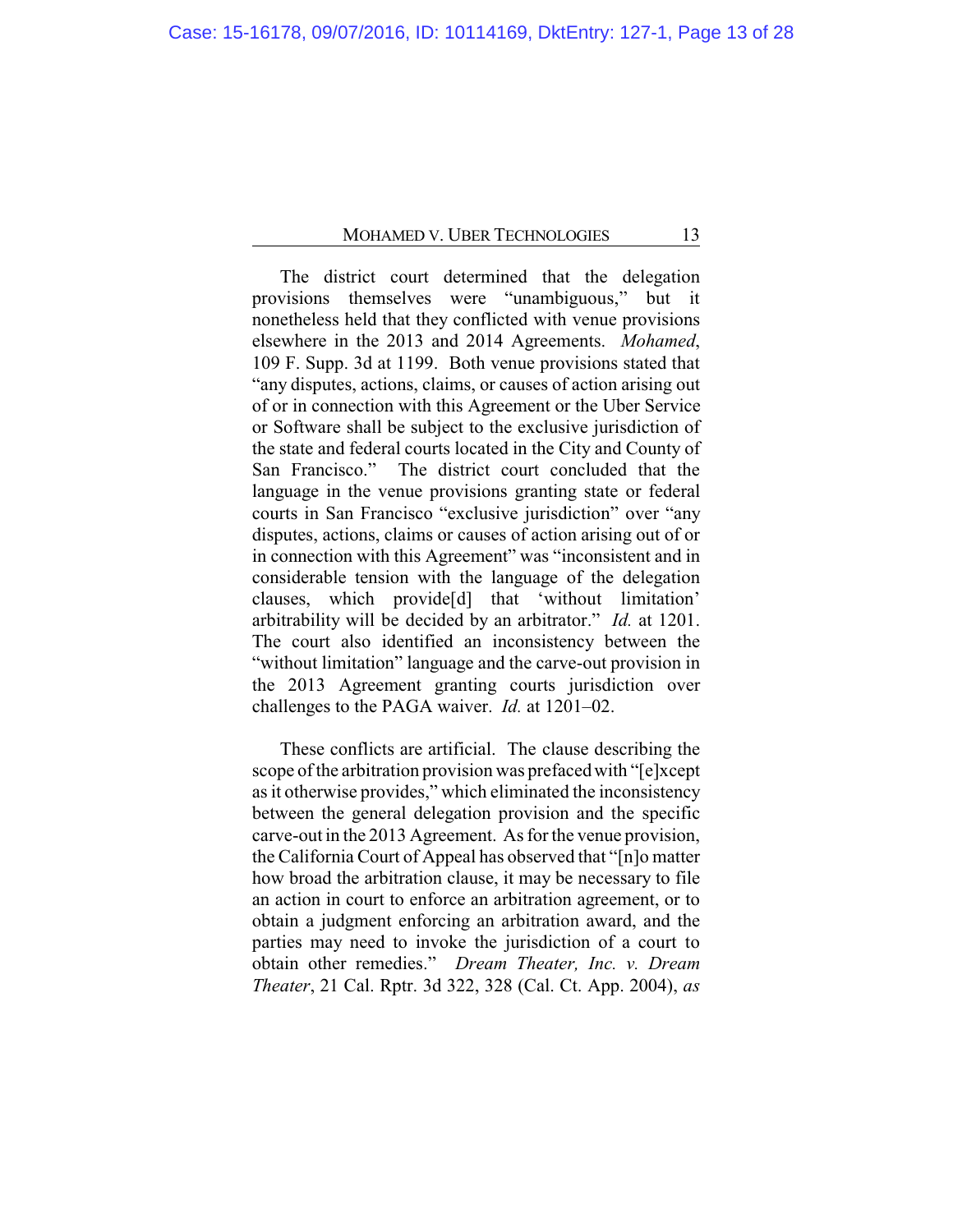*modified on denial of reh'g* (Dec. 28, 2004). It is apparent that the venue provision here was intended for these purposes, and to identify the venue for any other claims that were not covered by the arbitration agreement. That does not conflict with or undermine the agreement's unambiguous statement identifying arbitrable claims and arguments.

The delegation provisions clearly and unmistakably delegated the question of arbitrability to the arbitrator for all claims except challenges to the class, collective, and representative action waivers in the 2013 Agreement. In accordance with Supreme Court precedent, we are required to enforce these agreements "according to their terms" and, in the absence of some other generally applicable contract defense, such as fraud, duress, or unconscionability, let an arbitrator determine arbitrability as to all but the claims specifically exempted by the 2013 Agreement. *Rent-A-Ctr.*, 561 U.S. at 67.

# *B. The delegation provisions were not unconscionable*

The district court also held that, even if the delegation provisions were clear and unmistakable, they were both unenforceable due to unconscionability. *Mohamed*, 109 F. Supp. 3d at 1204–16. Under California law, "'unconscionability has both a 'procedural' and a 'substantive' element,' the former focusing on 'oppression' or 'surprise' due to unequal bargaining power, the latter on 'overly harsh' or 'one-sided' results." *Armendariz v. Found. Health Psychcare Servs., Inc.*, 6 P.3d 669, 690 (Cal. 2000) (quoting *A & M Produce Co. v. FMC Corp.*, 186 Cal. Rptr. 114, 121–22 (Cal. Ct. App. 1982)). Both substantive and procedural unconscionability must be present in order for a court to find a contract unconscionable, but "they need not be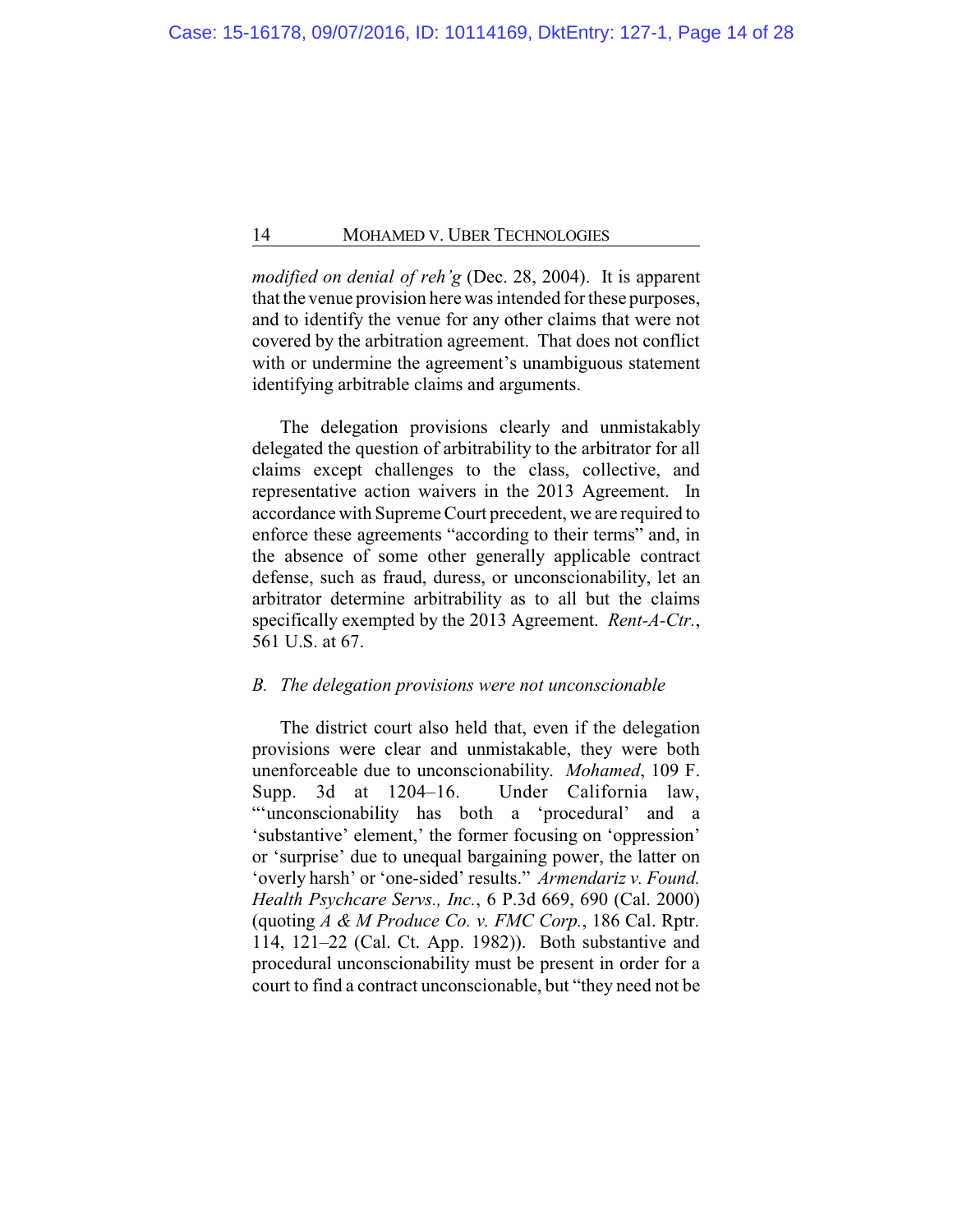present in the same degree." *Id.* Recently, the California Supreme Court has emphasized that "unconscionability requires a substantial degree of unfairness *beyond 'a simple old-fashioned bad bargain*.'" *Baltazar v. Forever 21, Inc.*, 367 P.3d 6, 12 (Cal. 2016) (quoting *Sonic-Calabasas A, Inc. v. Moreno*, 311 P.3d 184, 291 (Cal. 2013)). Rather, unconscionable contracts are those that are "so one-sided as to 'shock the conscience.'" *Id.* at 11 (quoting *Pinnacle Museum Tower Assn. v. Pinnacle Mkt. Dev. (US), LLC*, 282 P.3d 1217, 1232 (Cal. 2012)). When considering an unconscionability challenge to a delegation provision, the court must consider only arguments "specific to the delegation provision." *Rent-A-Ctr.*, 561 U.S. at 73

The district court concluded that the delegation provisions in both the 2013 and 2014 Agreements were procedurally and substantively unconscionable. For the 2013 Agreement, the court concluded that the provision was procedurally unconscionable because it was "hidden in a prolix printed form," *Nagrampa v. MailCoups, Inc.*, 469 F.3d 1257, 1280 (9th Cir. 2006) (en banc) (quoting *Flores v. Transamerica HomeFirst, Inc.*, 113 Cal. Rptr. 2d 376, 381 (Cal. Ct. App. 2001)), and because there was no meaningful opportunity for the drivers to reject the contract. *Mohamed*, 109 F. Supp. 3d at 1205–06. For the 2014 Agreement, the court concluded that the delegation provision was procedurally unconscionable because "the 2014 agreement[] utterly failed to notify drivers of a specific drawback of the delegation clause—namely, that drivers may be required to pay considerable forum fees to arbitrate arbitrability," and because employees likely felt at least some pressure not to opt out of arbitration despite the presence of a clear opt-out provision. *Id.* at 1215–16. The court also concluded that both the 2013 and 2014 Agreements were substantively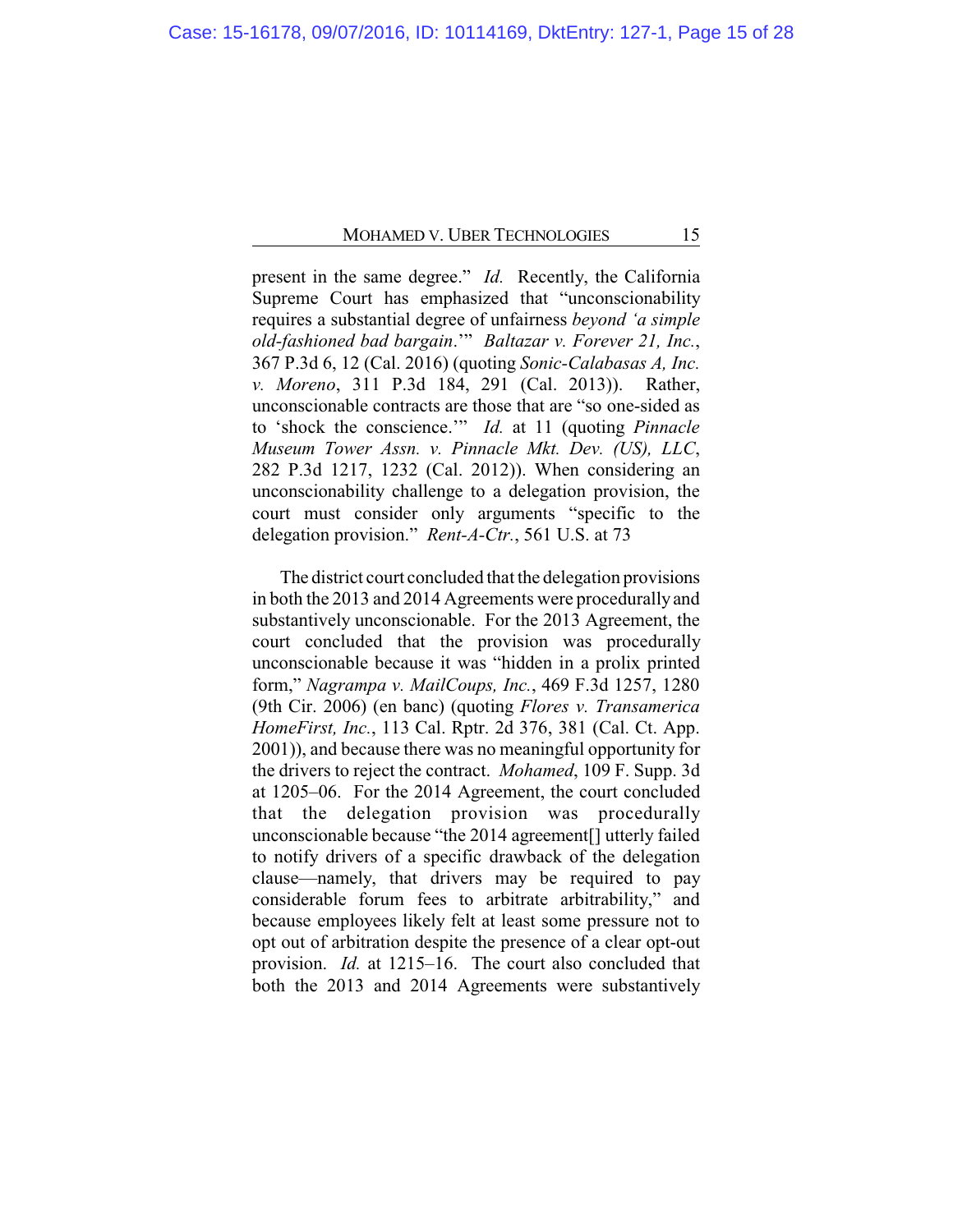unconscionable because they required arbitration costs and fees to be shared equally between Uber and the driver. *Id.* at 1206–10, 1216. As a result, it concluded that both delegation provisions should be invalidated. *Id.* at 1210, 1216.

Uber argues that the delegation provisions could not have been procedurally unconscionable because both agreements gave drivers an opportunity to opt out of arbitration altogether. The district court agreed with Uber that, under Ninth Circuit precedent, "the existence of a meaningful right to opt-out of [arbitration] necessarily renders [the arbitration clause] (and the delegation clause specifically) procedurally conscionable as a matter of law." *Id.* at 1212. As to the 2013 Agreement, the court concluded that the right to opt out was not "meaningful" because drivers were required to opt out either in person at Uber's San Francisco offices or by overnight delivery service, both of which were so burdensome as to make the opt-out right "illusory." *Id.* at 1206. As to the 2014 Agreement, which contained a much less burdensome opt-out procedure, the court held that our precedent "failed to applyCalifornia law as announced by the California Supreme Court," and as such, declined to apply it.**<sup>5</sup>** *Id.* at 1212.

**<sup>5</sup>** The district court order cited several of our decisions, culminating with *Kilgore v. Key Bank, Nat'l Ass'n*, 718 F.3d 1052 (9thCir. 2013) (en banc), acknowledging that they supported Uber's position. *Mohamed*, 109 F. Supp. 3d at 1212. Nonetheless, the order stated that the district court "cannot follow the Ninth Circuit cases cited by Uber in the face of directly contradicting California Supreme Court authority." *Id.* The California authority cited in the order preceded our decision in*Kilgore*, so the court's decision to ignore our precedent cannot be explained by any intervening California authority.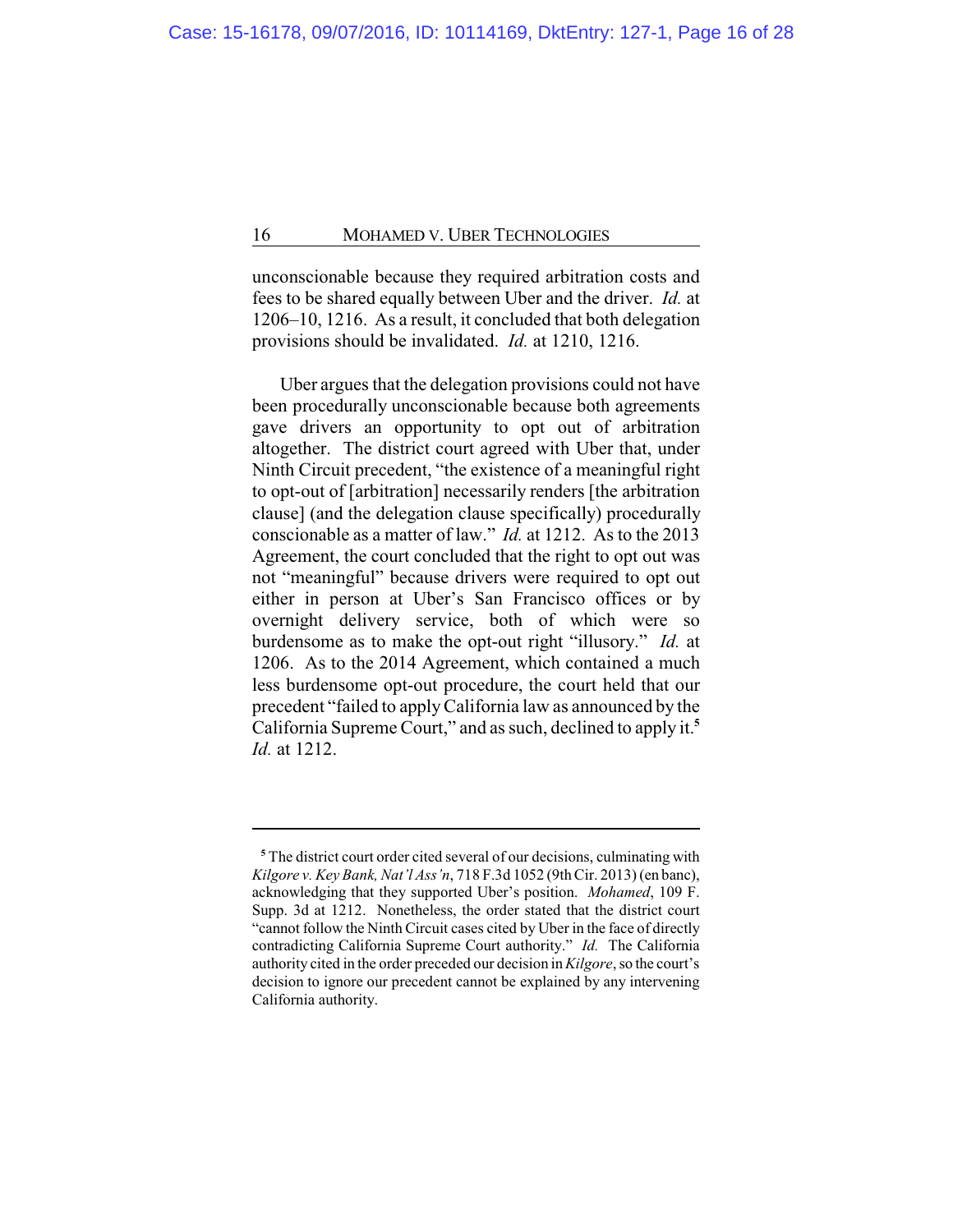The district court does not have the authority to ignore circuit court precedent, and neither do we. "Binding authority must be followed unless and until overruled by a body competent to do so." *Hart v. Massanari*, 266 F.3d 1155, 1170 (9th Cir. 2001); *see Miller v. Gammie*, 335 F.3d 889, 899–900 (9th Cir. 2003) (en banc) (identifying the limited circumstances when a three-judge panel of this court is not bound by our precedent). In *Nagrampa*, we determined that "[t]he threshold inquiry in California's unconscionability analysis is 'whether the arbitration agreement is adhesive.'" 469 F.3d at 1281 (quoting *Armendariz*, 6 P.3d at 690). In *Circuit City Stores, Inc. v. Ahmed*, we held that an arbitration agreement is not adhesive if there is an opportunity to opt out of it. 283 F.3d 1198, 1199 (9th Cir. 2002); *see also Kilgore v. KeyBank, Nat. Ass'n*, 718 F.3d 1052, 1059 (9th Cir. 2013) (en banc). Taken together, these two principles compel us to find that the 2014 Agreement, at least, is not adhesive, which supports our holding that the delegation provision is not unconscionable.

The district court's conclusion that the right to opt out of the 2013 Agreement was illusory fares no better. "An illusory promise is one containing words 'in promissory form that promise nothing' and which 'do not purport to put any limitation on the freedom of the alleged promisor.'" *Flores v. Am. Seafoods Co.*, 335 F.3d 904, 912 (9th Cir. 2003) (quoting 2 Corbin on Contracts 142 (rev. ed. 1995)). While we do not doubt that it was more burdensome to opt out of the arbitration provision by overnight delivery service than it would have been by e-mail, the contract bound Uber to accept opt-outs from those drivers who followed the procedure it set forth. There were some drivers who did opt out and whose opt-outs Uber recognized. Thus, the promise was not illusory. The fact that the opt-out provision was "buried in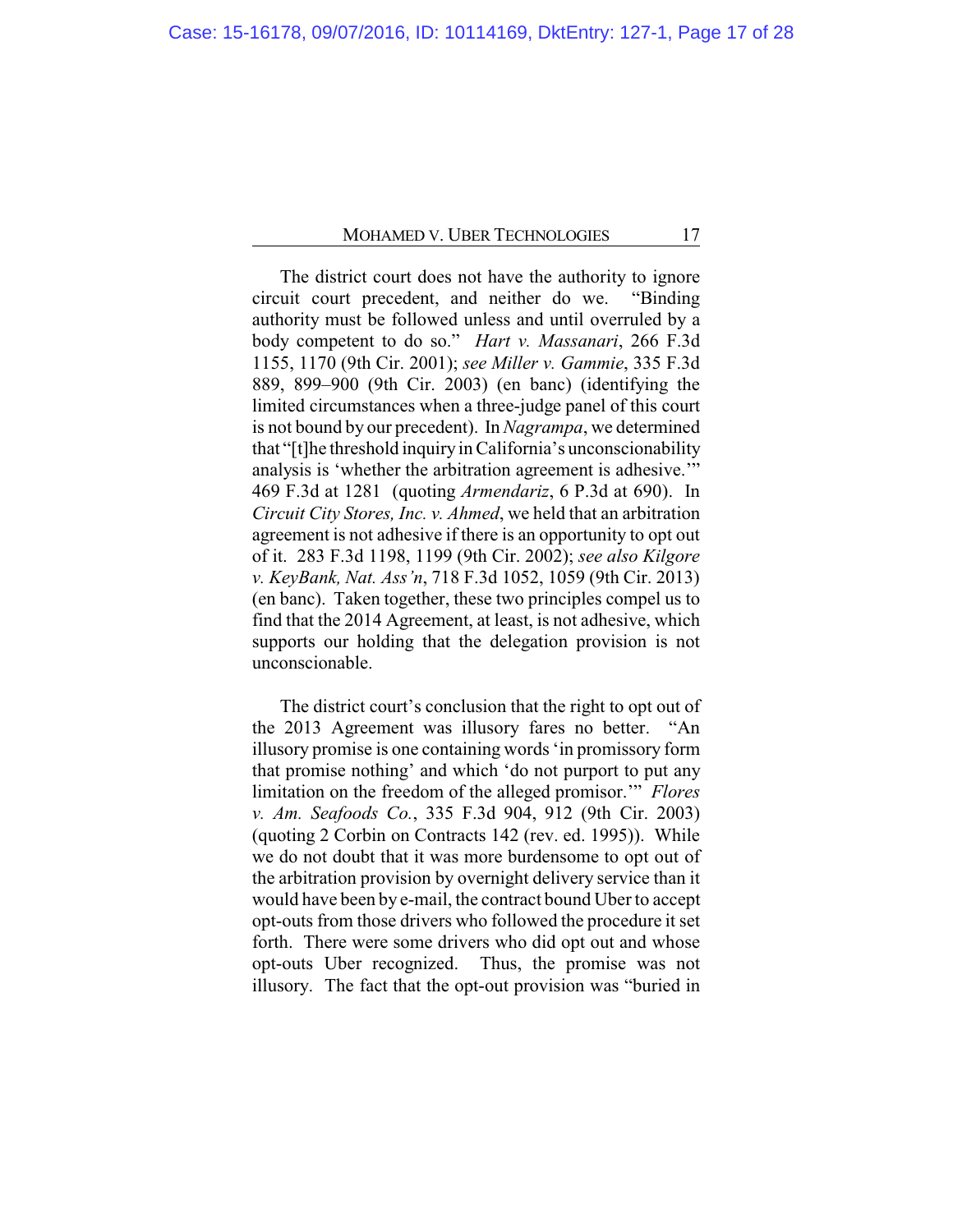the agreement" does not change this analysis. *Mohamed*, 109 F.Supp. 3d at 1205. As we noted in *Ahmed*, "one who signs a contract is bound by its provisions and cannot complain of unfamiliarity with the language of the instrument." 283 F.3d at 1200 (quoting *Madden v. Kaiser Found. Hosps.*, 552 P.2d 1178, 1185 (Cal. 1976)).

The delegation provisions were not procedurally unconscionable in either the 2013 or the 2014 Agreements. Because the agreements were not procedurally unconscionable, and because both procedural and substantive unconscionability must be present in order for an agreement to be unenforceable, *see Armendariz*, 6 P.3d at 690, we need not reach the question whether the agreements here were substantively unconscionable. The district court should have ordered the parties to arbitrate their dispute over arbitrability (with a narrow exception for the argument over the PAGA waiver in the 2013 Agreement, as discussed below), and we remand with instructions that it do so.**<sup>6</sup>**

**<sup>6</sup>** We note that Plaintiffs also raised the argument that the class and collective action waivers in the arbitration agreements may violate the National Labor Relations Act (NLRA) for the first time in a sur-reply. That untimely submission waived the argument. *See, e.g.*, *United States v. Dreyer*, 804 F.3d 1266, 1277 (9th Cir. 2015) ("Generally, an appellee waives any argument it fails to raise in its answering brief."). Even if the argument had been properly raised, however, the option to opt out meant that Uber drivers were not required "to accept a class-action waiver as a condition of employment," and thus there was "no basis for concluding that [Uber] coerced [Plaintiffs] into waiving [their] right to file a class action" in violation of the NLRA. *Johnmohammadi v. Bloomingdale's, Inc.*, 755 F.3d 1072, 1075 (9th Cir. 2014); *see also Morris v. Ernst & Young*, No. 13-16599, 2016 WL 4433080 at n.4 (Aug. 22, 2016).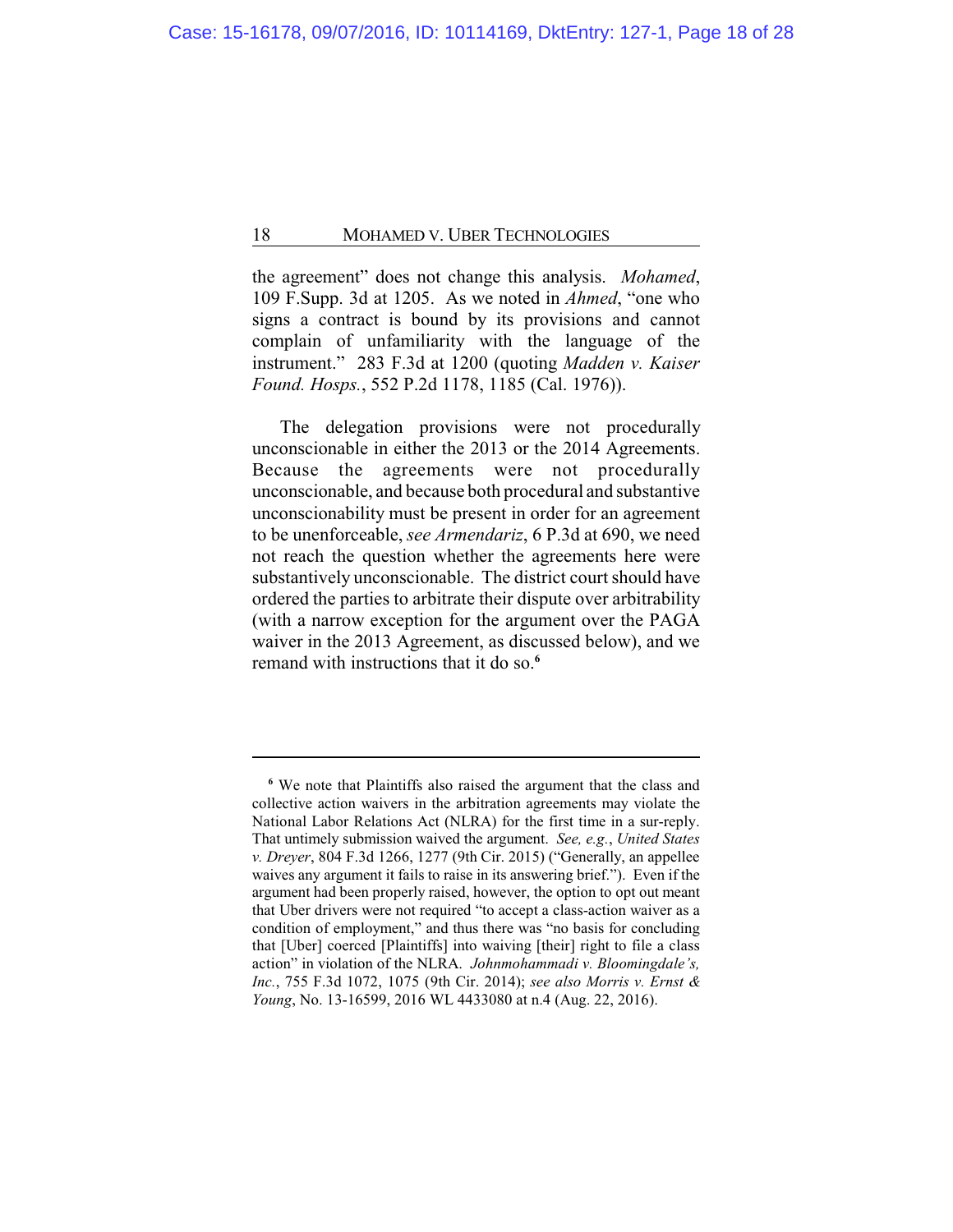# *C. The effective vindication doctrine*

Plaintiffs also argue that even if the delegation provisions are otherwise enforceable, they are invalid because both the 2013 and 2014 Agreements contain a fee term requiring drivers to split the costs of arbitration equally with Uber and thus preclude drivers from effectively vindicating their federal statutory rights. Effective vindication provides courts with a means to "invalidate, on 'public policy' grounds, arbitration agreements that 'operat[e] . . . as a prospective waiver of a party's *right to pursue* statutory remedies.'" *Am. Exp. Co. v. Italian Colors Rest.*, 133 S. Ct. 2304, 2310 (2013) (quoting *Mitsubishi Motors Corp. v. Soler Chrysler-Plymouth, Inc.*, 473 U.S. 614, 637 n. 19 (1985)). In *Italian Colors*, the Supreme Court stated that effective vindication may "cover filing and administrative fees attached to arbitration that are so high as to make access to the forum impracticable." *Id.* at 2310–11; *see also Chavarria v. Ralphs Grocery Co.*, 733 F.3d 916, 927 (9th Cir. 2013) (finding that the effective vindication doctrine was implicated when "administrative and filing costs, even disregarding the cost to prove the merits, effectively foreclose pursuit of the claim"). Evidence submitted by the Plaintiffs suggests that the costs of arbitration in this case may exceed \$7,000 per day.

However, Uber has committed to paying the full costs of arbitration. So long as Uber abides by this commitment, the fee term in the arbitration agreement presents Plaintiffs with no obstacle to pursuing vindication of their federal statutory rights in arbitration. As a result, we decline to reach the question of whether the fee term would run afoul of the effective vindication doctrine if it were enforced as written.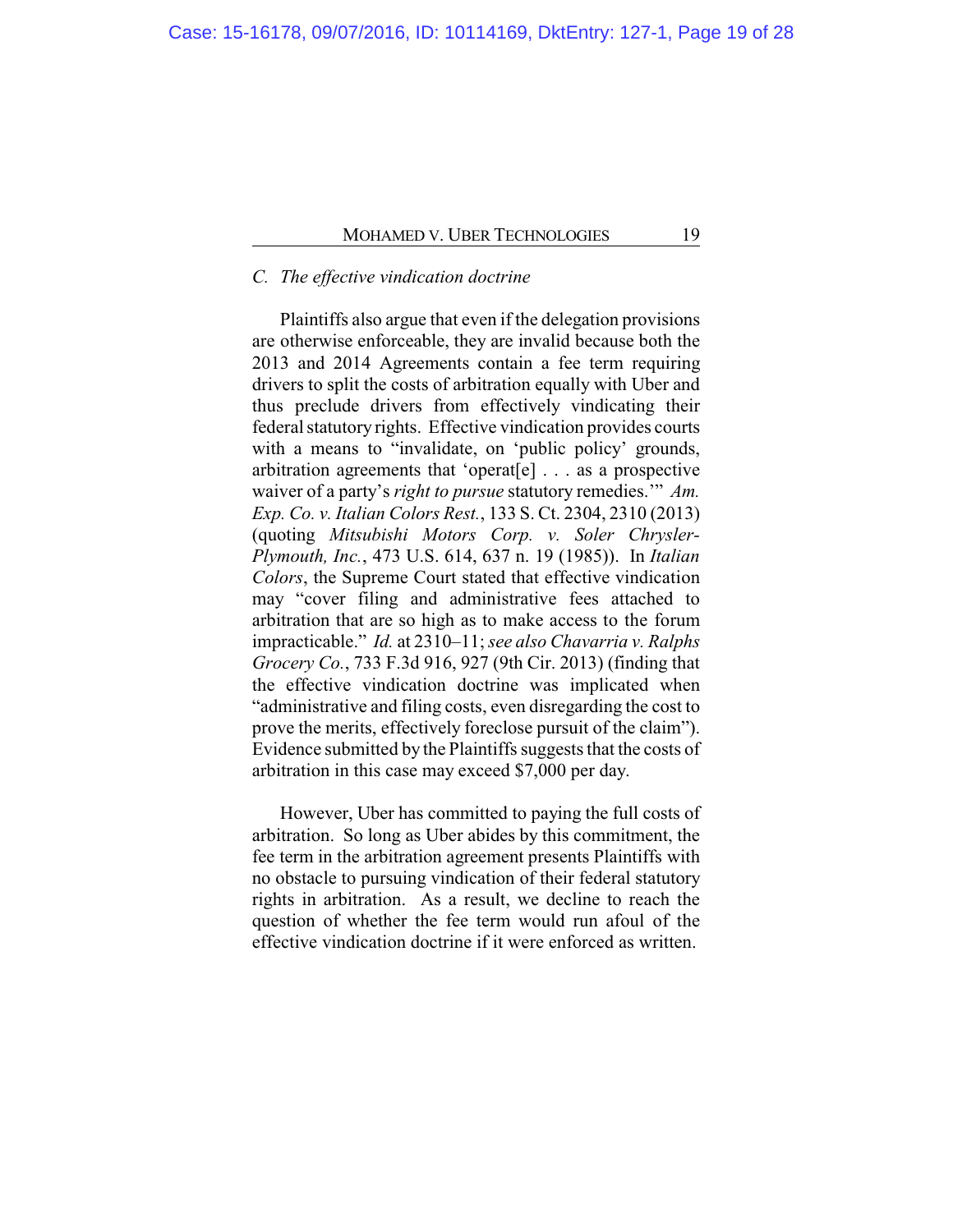# *D. The PAGA waiver*

Plaintiffs argue that the arbitration provisions in the 2013 and 2014 Agreements were invalid under California law because they both contained unenforceable, unseverable waivers of Plaintiffs' claims under the California PAGA statute. Because we conclude that the district court should not have reached the question of whether the arbitration agreements were enforceable in the first place, it is not necessary to address this argument pertaining to the 2014 Agreement. Plaintiffs' challenges to the enforceability and severability of the PAGA waiver in the 2014 Agreement fall to the arbitrator to decide.

As noted above, however, the 2013 Agreement specifically required the district court, and not the arbitrator, to consider certain challenges to the arbitration provision, including challenges to the enforceability of the PAGA waiver. Because of that carve-out, it remains for us to consider on the merits whether the PAGA waiver in that agreement is enforceable, and what effect the waiver has on the arbitration provision as a whole.

The district court concluded that the arbitration provision in the 2013 Agreement was procedurally unconscionable because it was adhesive, oppressive, and a surprise to drivers who accepted the agreement, and that it was substantively unconscionable because it contained a PAGA waiver that was unenforceable under California law. *Mohamed*, 109 F. Supp. 3d at 1217–18. The district court also concluded that the PAGA waiver was unseverable from the remainder of the agreement and that "the entirety of the arbitration agreement fails because the PAGA waiver fails." *Id.* at 1218. For the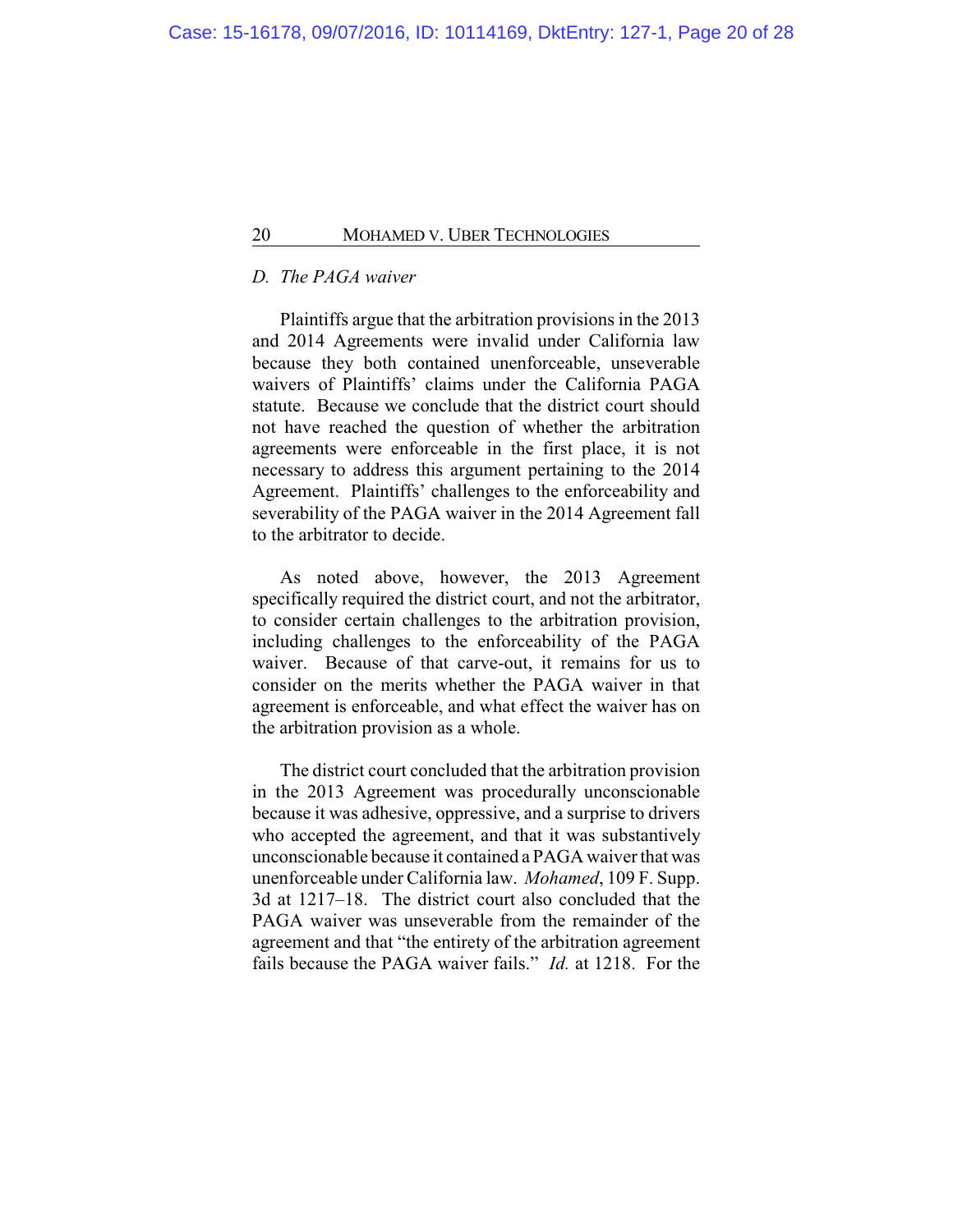reasons stated above, the district court's holding on unconscionability was erroneous.

Perhaps recognizing that the district court's unconscionability analysis ran counter to existing Ninth Circuit precedent, Plaintiffs argue on appeal that even if the district court erred in finding that the arbitration provision in the 2013 Agreement was unconscionable, the PAGA waiver was still invalid under California law and unseverable from the remainder of the arbitration provision under the terms of the contract. Plaintiffs argue that the invalid PAGA waiver thus dooms the entire arbitration provision, such that claims governed by that agreement (i.e., all of Gillette's claims) must be litigated in court. Although we agree that the PAGA waiver in the 2013 Agreement was invalid under California law, we conclude that it is severable from the remainder of the 2013 agreement.

In *Iskanian v. CLS Transp. L.A., LLC*, 327 P.3d 129 (Cal. 2014), the California Supreme Court held that where "an employment agreement compels the waiver of representative claims under the PAGA, it is contrary to public policy and unenforceable as a matter of state law." *Id.* at 149. We have held that the Federal Arbitration Act does not preempt this rule. *Sakkab v. Luxottica Retail N. Am., Inc.*, 803 F.3d 425, 427 (9th Cir. 2015). Uber attempts to distinguish this case from *Iskanian* because drivers were able to opt out of the 2013 Agreement, but its effort is unavailing. Drivers presented with the 2013 Agreement were required to make the decision whether or not to opt out within 30 days of receipt, and *Iskanian* made clear that, while employees "are free to choose whether or not to bring PAGA actions when they are aware of Labor Code violations," it is "contrary to public policy for an employment agreement to eliminate this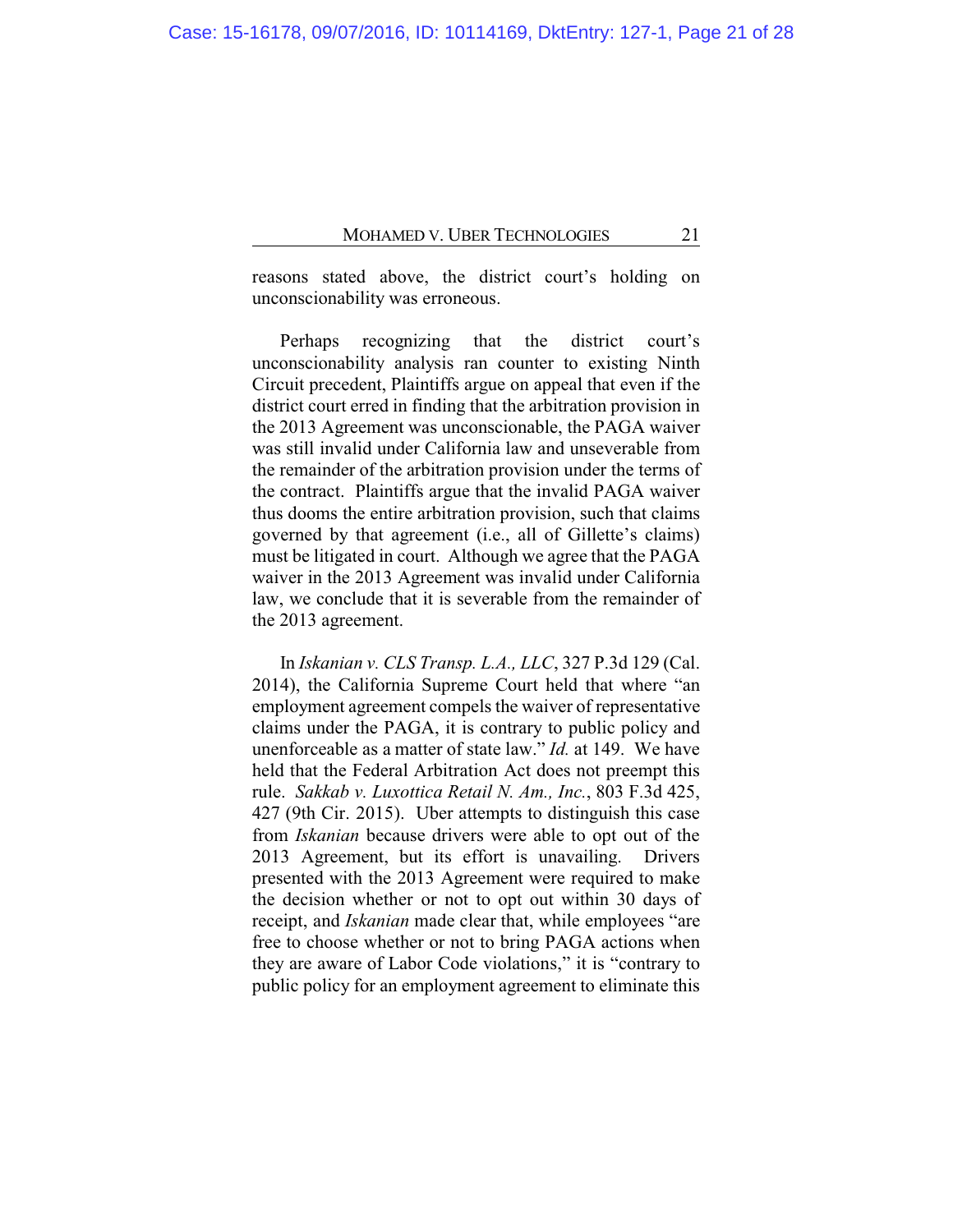choice altogether by requiring employees to waive the right to bring a PAGA action before any dispute arises." 327 P.3d at 313. Because the PAGA waiver in the 2013 Agreement required employees to make a decision as to whether or not they would preserve their right to bring PAGA claims before they knew any such claims existed, it is unenforceable under *Iskanian* and *Sakkab*.

The PAGA waiver is severable from the remainder of the arbitration provision in the 2013 Agreement, however. In Section 14.1, the agreement provided that "[i]f any provision of the Agreement is held to be invalid or unenforceable, such provision shall be struck and the remaining provisions shall be enforced to the fullest extent under law." In Section  $14.3(v)$ , the agreement further provided:

> There will be no right or authority for any dispute to be brought, heard, or arbitrated as a private attorney general representative action ("Private Attorney General Waiver"). The Private Attorney General Waiver shall not be severable from this Arbitration Provision in any case in which a civil court of competent jurisdiction finds the Private AttorneyGeneral Waiver is unenforceable. In such instances and where the claim is brought as a private attorney general, such private attorney general claim must be litigated in a civil court of competent jurisdiction.

While this provision is hardly a model of clarity, the third sentence stated explicitly that PAGA claims are subject to litigation in court, contrary to the district court's conclusion that the PAGA waiver was unseverable from the remainder of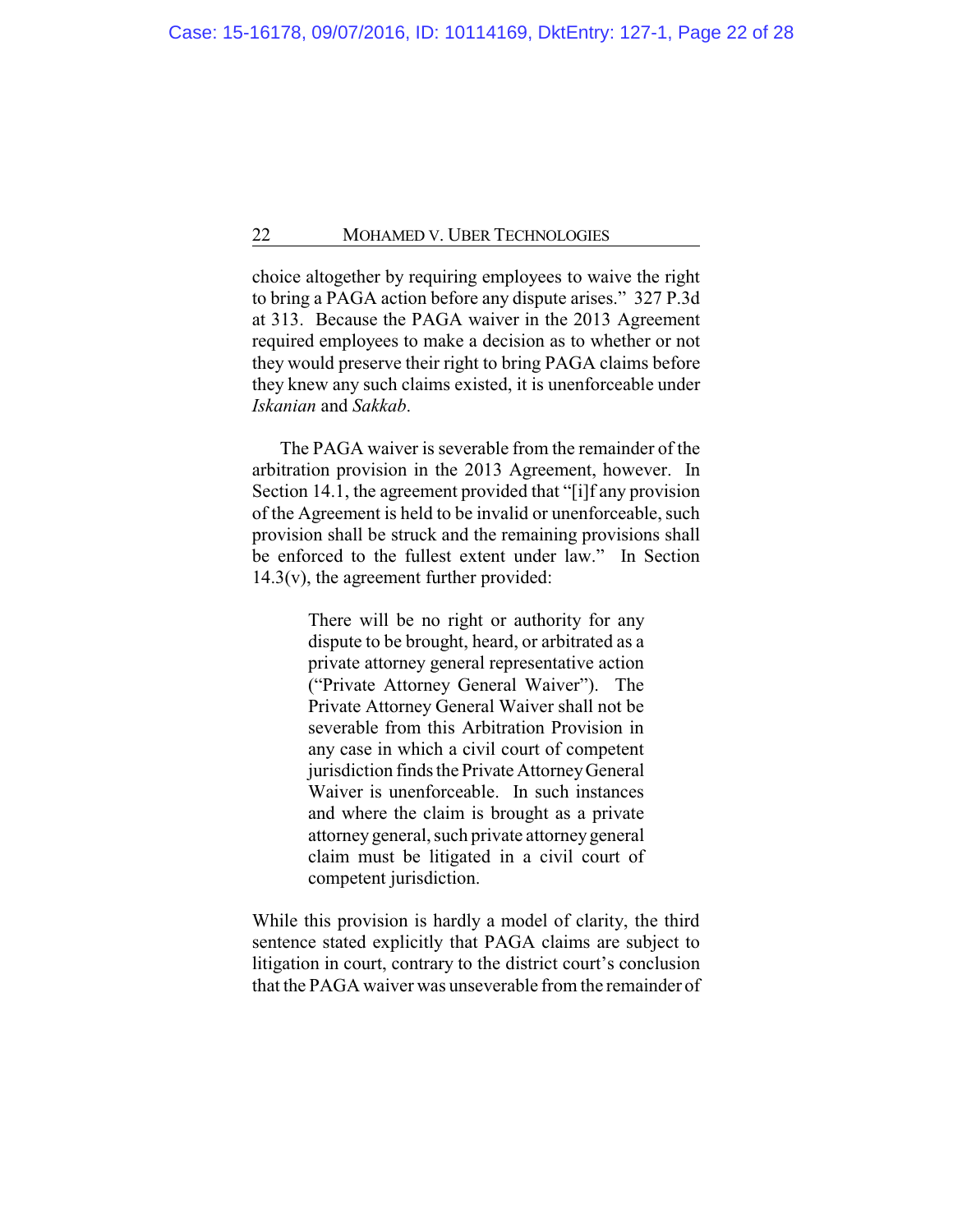the agreement. Finally, in Section 14.3(ix), the agreement provided that "[e]xcept as stated in subsection v, above, in the event any portion of this Arbitration Provision is deemed unenforceable, the remainder of this Arbitration Provision will be enforceable." Reading these ambiguous provisions together, we conclude that in stating that the PAGA waiver and the arbitration provision are not severable, the contract provides that, if the PAGA waiver turned out to be invalid, the arbitration provision would also be invalid as to any PAGA representative claim. Thus, while Plaintiffs' PAGA claim must be litigated in court, the PAGA waiver does not invalidate the remainder of the arbitration provision in the 2013 Agreement, and it should be enforced according to its terms.

#### *E. Hirease cannot compel arbitration*

Plaintiff Mohamed (but not Gillette) named independent background-check company Hirease in his complaint alongside Uber. Hirease moved to join Uber's motion to compel Mohamed into arbitration, though Hirease was not identified as a party or a signatory to the agreement between Uber and the drivers. The district court denied Hirease's joinder in Uber's motion to compel on the same grounds that it denied Uber's motion, without separately discussing the question of whether Hirease was covered by the arbitration provisions. *Mohamed*, 109 F. Supp. 3d at 1237.

On appeal, Hirease argues that it should be covered by the arbitration agreement because: (1) Mohamed has alleged an agency relationship between Hirease and Uber, *see, e.g.*, *Murphy v. DirecTV, Inc.*, 724 F.3d 1218, 1232–33 (9th Cir. 2013); (2) Hirease and Uber share an "identity of interest," *see, e.g.*, *Jones v. Jacobson*, 125 Cal. Rptr. 3d 522, 537 n.9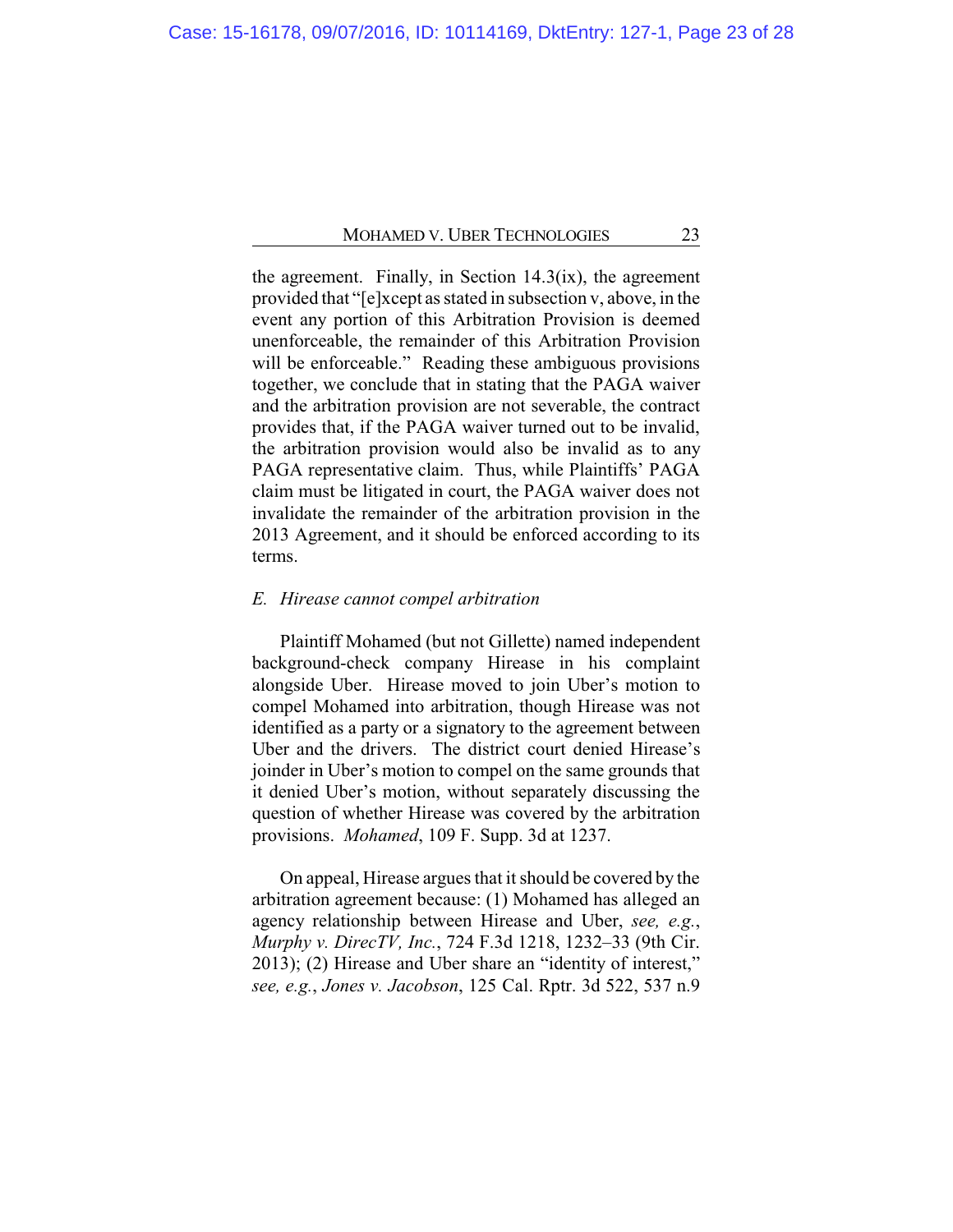(Cal. Ct. App. 2011); and (3) the cause of action alleged against Hirease is "intimately founded in and intertwined with" underlying contract obligations, *Murphy*, 724 F.3d at 1229 (quoting*Kramer v. Toyota Motor Corp.*, 705 F.3d 1122, 1128 (9th Cir. 2013)).

Hirease's first argument rests on the wording of Mohamed's complaint, which alleged generally that Defendants—defined to include Hirease, Uber, Rasier, and unknown Does—knowingly violated the FCRA, MCRA, and CCRAA by failing to provide job applicants and employees with adequate notice regarding the use of their consumer credit reports for employment purposes. The complaint also included allegations that "each named Defendant and DOES 1–50 were the employees, agents, or representatives of each other" and that "[e]ach Defendant has ratified and approved the acts of its agents." Hirease argues that under California law, "a plaintiff's allegations of an agency relationship among defendants is sufficient to allow the alleged agents to invoke the benefit of an arbitration agreement executed by their principal even though the agents are not parties to the agreement." *Thomas v. Westlake*, 139 Cal. Rptr. 3d 114, 121 (Cal. Ct. App. 2012).

As the California Court of Appeal has noted elsewhere, however, "[c]omplaints in actions against multiple defendants commonly include conclusory allegations that all of the defendants were each other's agents or employees and were acting within the scope of their agency or employment." *Barsegian v. Kessler & Kessler*, 155 Cal. Rptr. 3d 567, 571 (Cal. Ct. App. 2013). If Hirease were correct that such allegations were sufficient to establish an agency relationship for the purpose of compelling arbitration, "in every multidefendant case in which the complaint contained such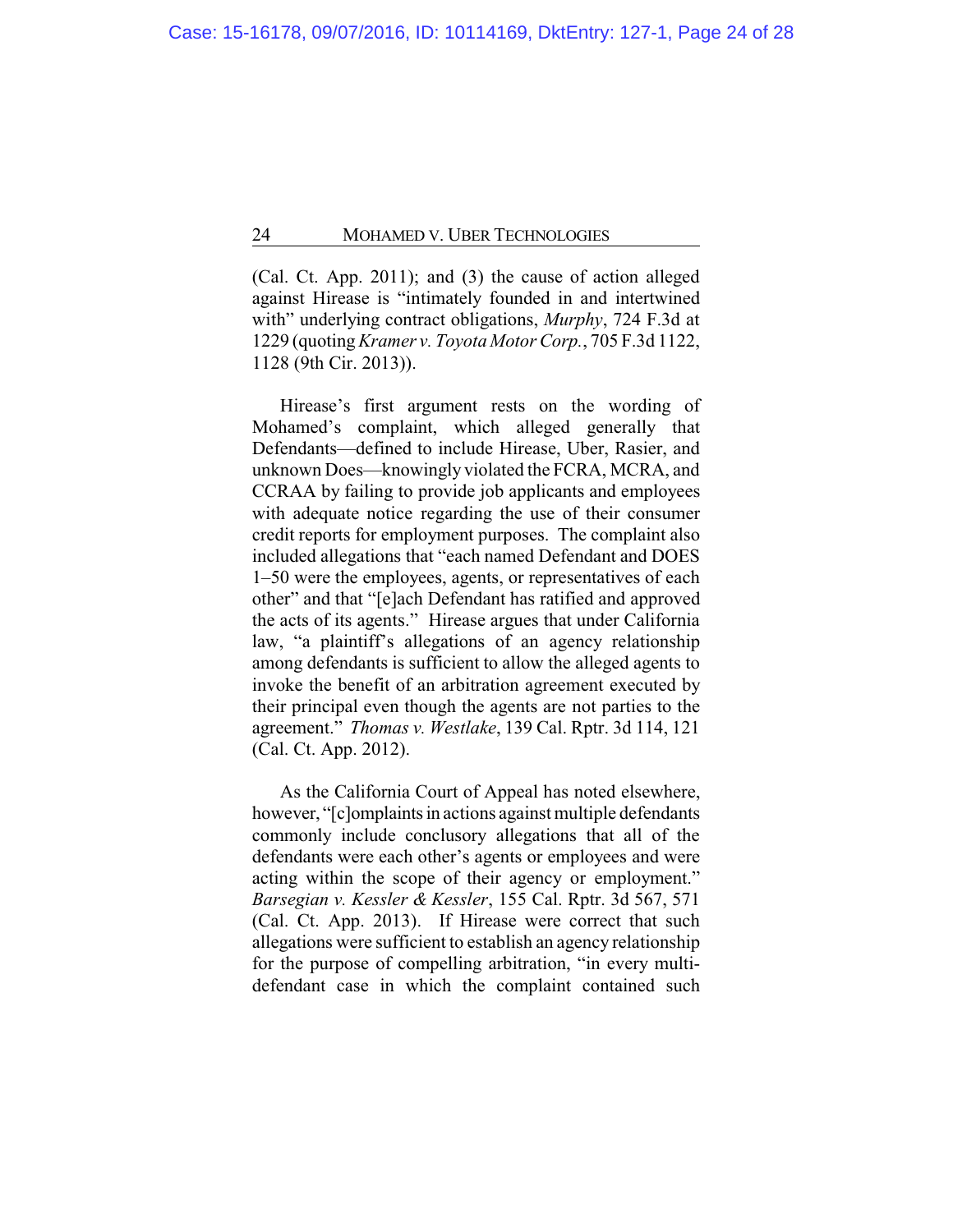boilerplate allegations of mutual agency, as long as *one* defendant had entered into an arbitration agreement with the plaintiff, *every* defendant would be able to compel arbitration, regardless of how tenuous or nonexistent the connections among the defendants might actually be." *Id.* As such, generalized allegations of an agency relationship made in a complaint are not, by themselves, a sufficient ground on which to compel arbitration when "the mutual agency of all defendants is not a judicially admitted fact." *Id.* at 573. There has been no such judicial admission here.

There is no specific indication of an actual agency relationship between Uber and Hirease, either in the complaint or elsewhere in the record. An agency relationship "requires that the principal maintain control over the agent's actions." *Murphy*, 724 F.3d at 1232. Mohamed did not allege any facts suggesting that Uber maintained control over Hirease's actions, or vice versa. Indeed, while the complaint stated four causes of action, Hirease was named in only one of them, for a violation of the MCRA. This claim alleged (1) that Hirease failed to deliver a copy of the consumer report to Plaintiff and other members of the MCRA class as required byMassachusetts General Laws (MGL) ch. 93 § 60,**<sup>7</sup>**

<sup>&</sup>lt;sup>7</sup> MGL ch. 93 § 60 requires consumer reporting agencies under certain circumstances to:

notify the consumer of the fact that public record information is being reported by the consumer reporting agency, together with the name and address of the person to whom such information is being reported; or maintain strict procedures designed to insure that whenever public record information which is likely to have an adverse effect on a consumer's ability to obtain employment is reported it is complete and up to date.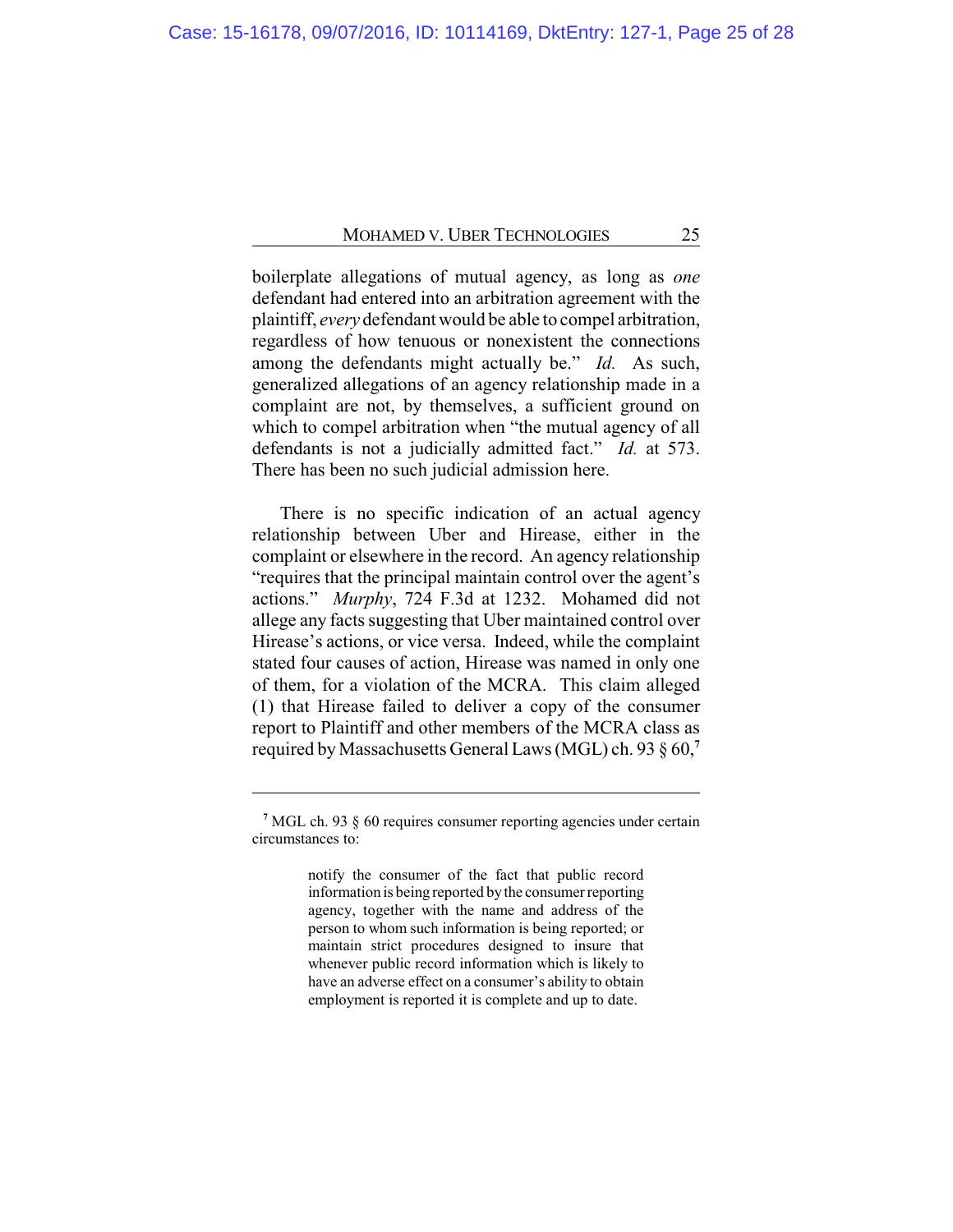and (2) that Defendants failed to advise members of the putative MCRA class of their rights under MGL ch. 93 § 62.**<sup>8</sup>** Hirease's alleged violation of MGL ch. 93 § 60 was predicated on its own failure to act, and there is nothing in the complaint to suggest that failure was influenced or controlled by Uber. Nor is there any indication that Hirease had any role in or control over the alleged failure to advise members of the putative MCRA class of their rights under MGL ch. 93 § 62, which applies to "user[s] of . . . consumer credit reports" such as Uber. Because Hirease "has presented no evidence, on appeal or before the district court, that [Uber] controlled its behavior in ways relevant to [Mohamed's] allegations," Hirease is not entitled to compel arbitration as Uber's agent. *Murphy*, 724 F.3d at 1233.

In the same vein, there is no indication in the complaint that Uber and Hirease share an identity of interest, which Black's Law Dictionary defines as "[a] relationship between two parties who are so close that suing one serves as notice to the other." (10th ed. 2014). Because Hirease's liability stems from its own alleged violation of Massachusetts law, independent of any actions Uber may or may not have taken, there is no such relationship here.

It also requires consumer reporting agencies to "enter into an agreement with the user of such consumer report which provides that no consumer report may be requested by the user until and unless the user has provided written notice to the employee or prospective employee that a consumer report regarding the employee will be requested." *Id.*

**<sup>8</sup>** MGL ch. 93 § 62 provides in relevant part that "[w]henever . . . employment involving a consumer is denied or terminated . . . because of information contained in a consumer report from a consumer reporting agency, the user of the consumer report shall . . . notify such consumer in writing against whom such adverse action has been taken."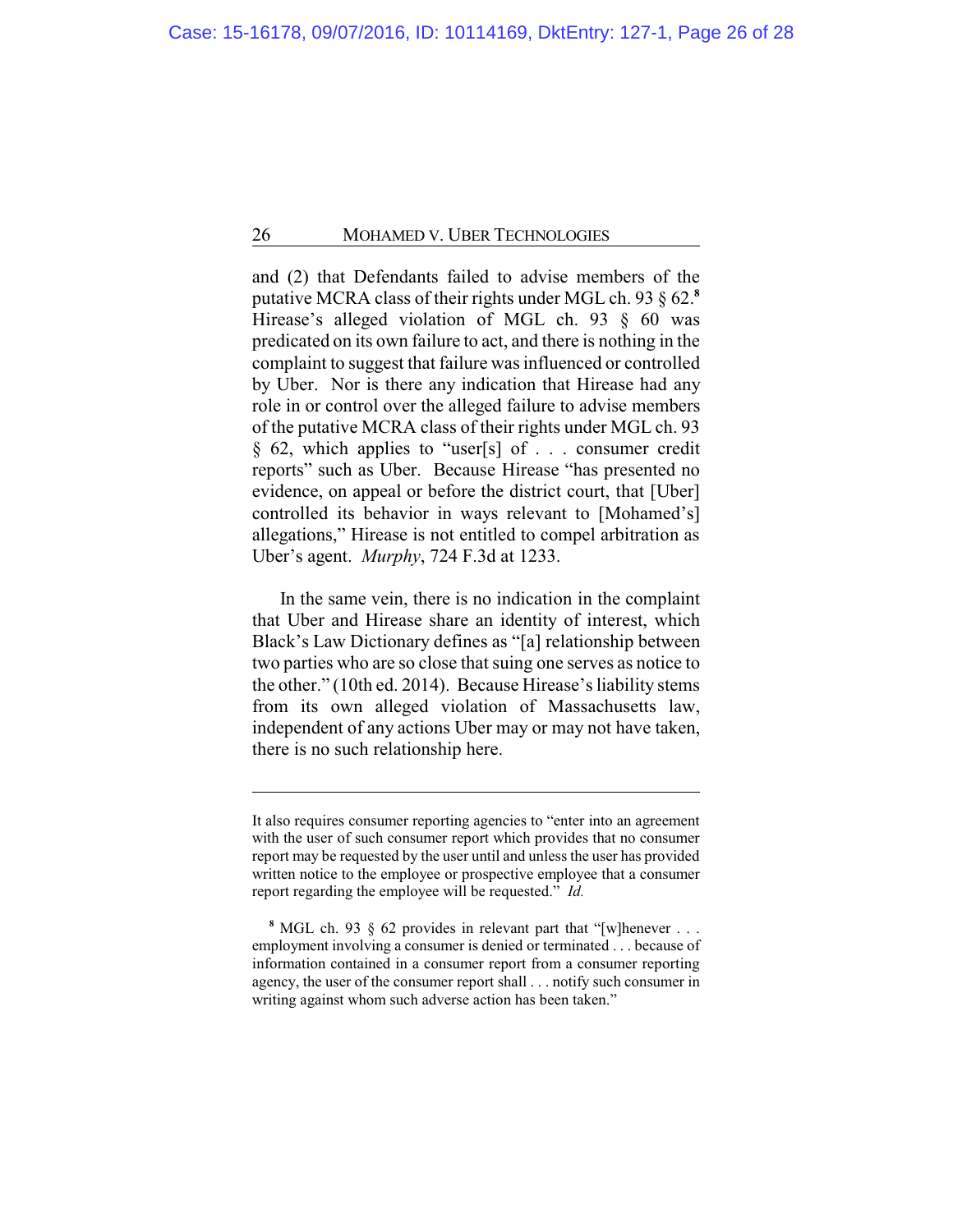Finally, the allegations Mohamed leveled against Hirease were not "intimately founded in and intertwined with" the underlying contract obligations established in the 2014 Agreement. *Murphy*, 724 F.3d at 1229 (quoting *Kramer*, 705 F.3d at 1128). The rule requiring enforcement of an arbitration agreement under such circumstances "reflects the policy that a plaintiff may not, 'on the one hand, seek to hold the non-signatory liable pursuant to duties imposed by the agreement, which contains an arbitration provision, but, on the other hand, deny arbitration's applicability because the defendant is a non-signatory.'" *Id.* (quoting *Goldman v. KPMG LLP*, 92 Cal. Rptr. 3d 534, 543 (Cal. Ct. App. 2009)). Non-signatories can enforce arbitration agreements when they are being sued "for 'claims that are based on the same facts and are inherently inseparable from arbitrable claims,'" *id.* at 1231 (quoting *Metalclad Corp. v. Ventana Envtl. Org. P'Ship*, 1 Cal. Rptr. 3d 328, 334 (Cal. Ct. App. 2003)), but

> [m]ere allegations of collusive behavior between signatories and non[-]signatories to a contract are not enough to compel arbitration between parties who have not agreed to arbitrate: those allegations of collusive behavior must also establish that the plaintiff's claims against the nonsignatory are intimately founded in and intertwined with the obligations imposed by the contract containing the arbitration clause.*Id.* (quoting *Goldman*, 92 Cal. Rptr. 3d at 545). Here, the claims against Hirease arise under the MCRA and not out of obligations imposed by the 2014 Agreement. Therefore, the rule that an arbitration agreement can be enforced by a non-signatorywhen the allegations against the